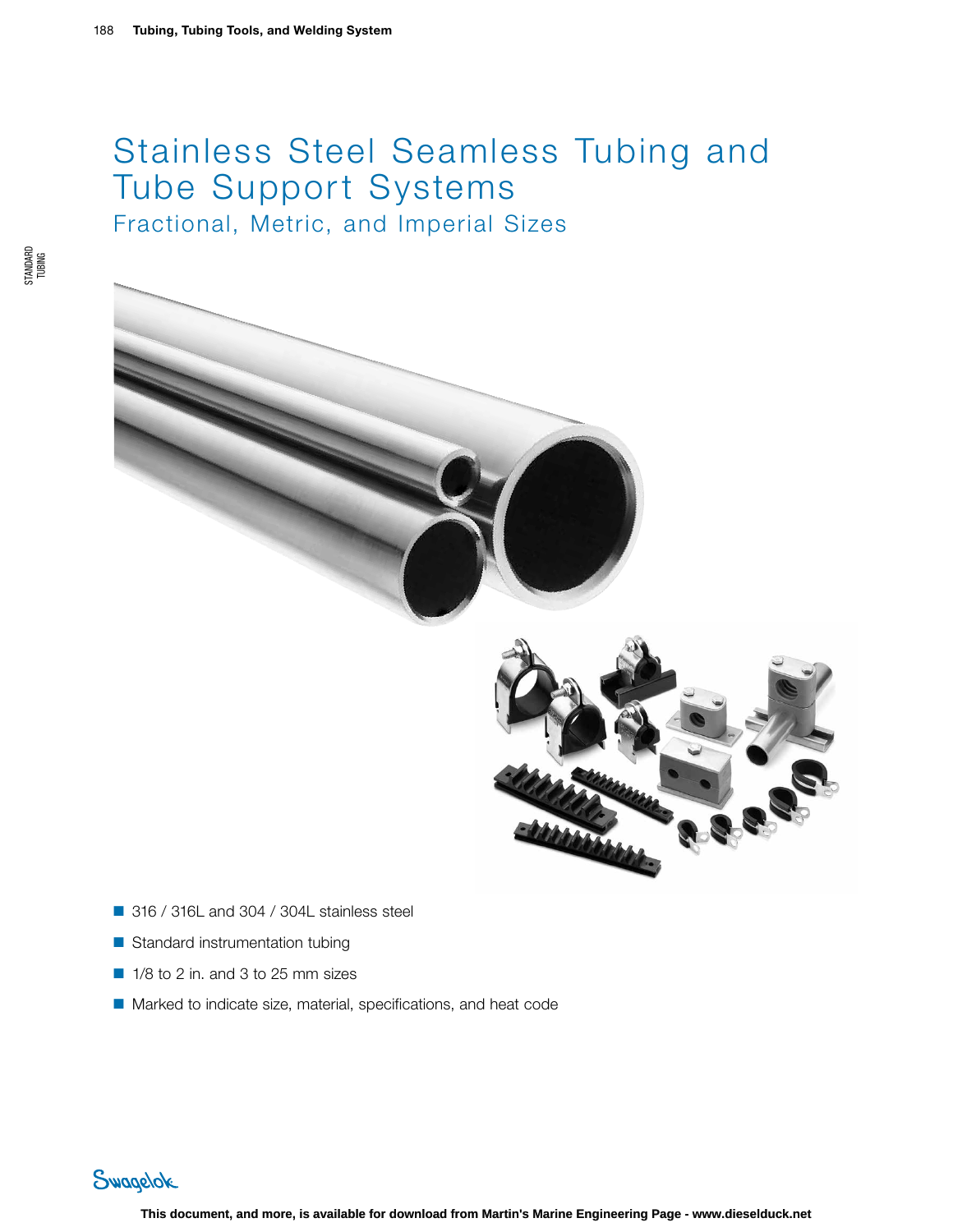# **Contents**

# Materials Standards

| Materials Standards                                              |  |
|------------------------------------------------------------------|--|
| Fractional, Metric,                                              |  |
|                                                                  |  |
| <b>Chemical Composition</b>                                      |  |
|                                                                  |  |
|                                                                  |  |
| <b>Ordering Information, Dimensions,</b><br>and Pressure Ratings |  |
|                                                                  |  |
|                                                                  |  |
|                                                                  |  |
| <b>Pressure Ratings</b>                                          |  |
| Elevated Temperatures  191                                       |  |
| <b>Tube Support Systems</b>                                      |  |
| <b>Bolted Plastic</b>                                            |  |
| Clamp Supports  192                                              |  |
| <b>Cushioned Clamp</b>                                           |  |
|                                                                  |  |
|                                                                  |  |
|                                                                  |  |
| <b>Related Products</b>                                          |  |
| Ultrahigh-Purity and                                             |  |

High-Purity Tubing . . . . . . . . . . . . . . . . . . . . . . . . . . . . 198

Tube Fittings . . . . . . . . . . . . . . . . . . . . . . . . . . . . . . . . . 198

Accessories . . . . . . . . . . . . . . . . . . . . . . . . . . . . . . . . . 198

System . . . . . . . . . . . . . . . . . . . . . . . . . . . . . . . . . . . . . 198

Tubing Tools and

Swagelok Orbital Welding



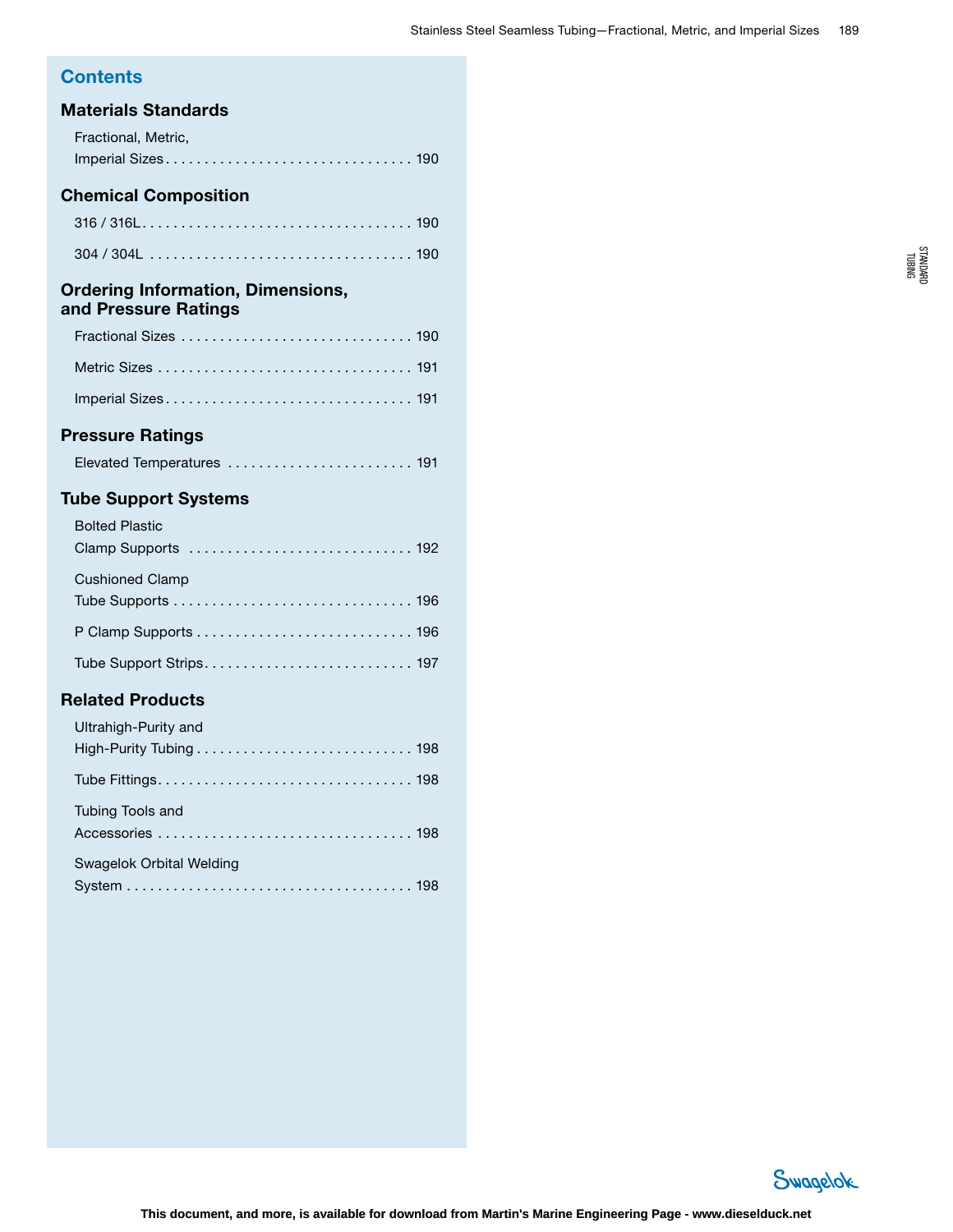# Material Standards

| <b>Fractional Sizes</b>                                          | <b>Metric and</b><br><b>Imperial Sizes</b>                                                     |  |  |  |
|------------------------------------------------------------------|------------------------------------------------------------------------------------------------|--|--|--|
| 316 / 316L                                                       |                                                                                                |  |  |  |
| UNS S31600 / S31603<br>ASTM A213 / A269<br>W.-NR 1.4401 / 1.4404 | UNS S31600 / S31603<br>ASTM A213 / A269<br>W-NR 1.4435<br>SS 2353<br>AFNOR 72CND17-13          |  |  |  |
| 304 / 304L                                                       |                                                                                                |  |  |  |
| UNS S30400 / S30403<br>ASTM A213 / A269                          | UNS S30400 / S30403<br>ASTM A213 / A269<br>W.-NR 1.4301 / 1.4306<br>SS 2352<br>AFNOR 72CN18-10 |  |  |  |

# Chemical Composition

# 316 / 316L

|            | <b>Fractional Sizes</b>   | <b>Metric and</b><br><b>Imperial Sizes</b> |
|------------|---------------------------|--------------------------------------------|
| Element    | <b>Composition, wt. %</b> |                                            |
| Chromium   | 16.0 to 18.0              | 17.0 to 19.0                               |
| Nickel     | 11.0 to 14.0              | 12.5 to 15.0                               |
| Molybdenum | $2.00 \text{ to } 3.00$   | $2.50 \text{ to } 3.00$                    |
| Manganese  | $2.00$ max                | $2.00$ max                                 |
| Silicon    | $0.75$ max                | $1.00$ max                                 |
| Carbon     | $0.035$ max               | $0.030$ max                                |
| Sulfur     | $0.030$ max               | $0.015$ max                                |

# 304 / 304L

| <b>Element</b> | <b>All Sizes</b><br><b>Composition</b><br>wt. % |
|----------------|-------------------------------------------------|
| Chromium       | 18.0 to 20.0                                    |
| <b>Nickel</b>  | 8.0 to 11.0                                     |
| Manganese      | $2.00$ max                                      |
| Silicon        | $0.75$ max                                      |
| Carbon         | 0.035 max                                       |
| Sulfur         | 0.030 max                                       |

# Ordering Information, Dimensions, and Pressure Ratings

Select an ordering number.

Ordering numbers specify 316 / 316L stainless steel material. For tubing of 304 / 304L stainless steel, replace SS in the ordering number with 304L.

Examples: 304L-T4-S-035-20 304L-T6M-S-1,5M-6ME 304L-T4-S-065-6ME

Pressure ratings of tubing used with Swagelok® tube fittings may be limited by the end connection. For more information, see Swagelok *Tubing Data* (MS-01-107), page 224.

# Fractional Sizes

Allowable working pressures are calculated from an *S* value of 20 000 psi (137.8 MPa) for ASTM A269 tubing at –20 to 100°F (–28 to 37°C), as listed in ASME B31.3 and ASME B31.1.

Tubing nominal length is 20 ft.

| <b>Tube</b><br>OD<br>in. | <b>Tube</b><br>Wall<br>in. | Ordering<br><b>Number</b> | Weight<br>Ib/ft | <b>Working</b><br><b>Pressure</b><br>psig |
|--------------------------|----------------------------|---------------------------|-----------------|-------------------------------------------|
| 1/8                      | 0.028                      | SS-T2-S-028-20            | 0.029           | 8 500                                     |
|                          | 0.035                      | SS-T4-S-035-20            | 0.080           | 5 100                                     |
| 1/4                      | 0.049                      | SS-T4-S-049-20            | 0.105           | 7 500                                     |
|                          | 0.065                      | SS-T4-S-065-20            | 0.128           | 10 200                                    |
|                          | 0.035                      | SS-T6-S-035-20            | 0.127           | 3 3 0 0                                   |
| 3/8                      | 0.049                      | SS-T6-S-049-20            | 0.171           | 4 800                                     |
|                          | 0.065                      | SS-T6-S-065-20            | 0.215           | 6 500                                     |
|                          | $0.035^{\circ}$            | SS-T8-S-035-20            | 0.174           | 2 600                                     |
| 1/2                      | 0.049                      | SS-T8-S-049-20            | 0.236           | 3700                                      |
|                          | 0.065                      | SS-T8-S-065-20            | 0.302           | 5 100                                     |
| 5/8                      | 0.065                      | SS-T10-S-065-20           | 0.389           | 4 0 0 0                                   |
| 3/4                      | 0.065                      | SS-T12-S-065-20           | 0.476           | 3 3 0 0                                   |
| $\mathbf{1}$             | 0.083                      | SS-T16-S-083-20           | 0.813           | 3 100                                     |
| 11/4                     | $0.095^{\circ}$            | SS-T20-S-095-20           | 1.187           | 2800                                      |
|                          | 0.120                      | SS-T20-S-120-20           | 1.473           | 3600                                      |
| 11/2                     | $0.120^{0}$                | SS-T24-S-120-20           | 1.792           | 3 0 0 0                                   |
|                          | 0.134                      | SS-T24-S-134-20           | 1.981           | 3 4 0 0                                   |
| $\overline{2}$           | $0.134$ <sup>①</sup>       | SS-T32-S-134-20           | 2.705           | 2 500                                     |
|                          | 0.188                      | SS-T32-S-188-20           | 3.686           | 3 600                                     |

➀ Not recommended for use with Swagelok tube fittings in gas service.

STANDARD TUBING

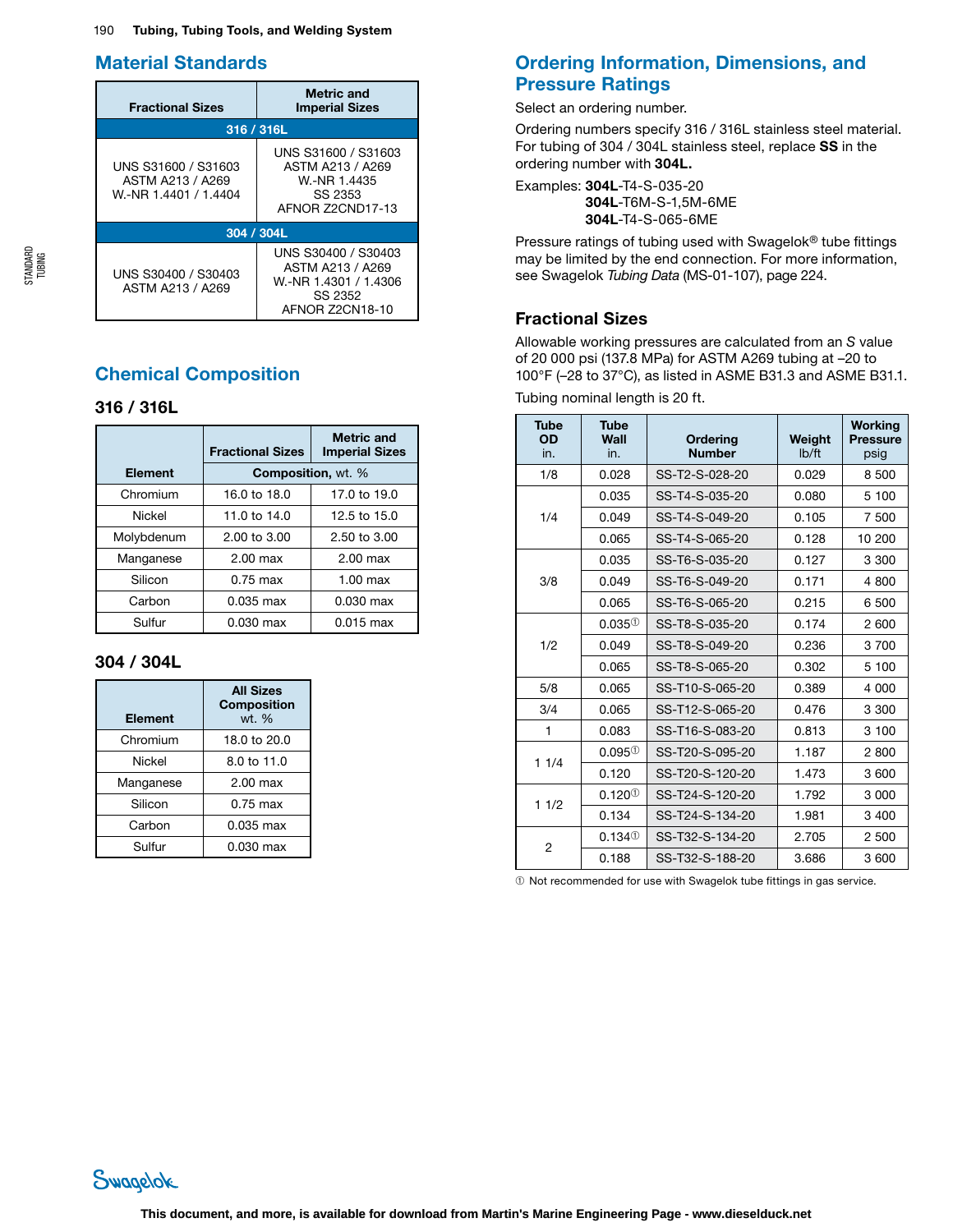# Ordering Information, Dimensions, and Pressure Ratings

## Metric Sizes

Allowable working pressures are based on equations from ASME B31.3 and ASME B31.1 for EN ISO 1127 tubing (D4, T4 tolerance for 3 to 12 mm; D4, T3 tolerance 14 to 50 mm), using a stress value of 137.8 MPa (20 000 psi) and tensile strength of 516.4 MPa (74 900 psi).

| Tubing nominal length is 6 m. |  |  |
|-------------------------------|--|--|
|                               |  |  |

| <b>Tube</b><br><b>OD</b><br>mm | <b>Tube</b><br>Wall<br>mm | <b>Ordering</b><br><b>Number</b> | Weight<br>kg/m | <b>Working</b><br><b>Pressure</b><br>bar |
|--------------------------------|---------------------------|----------------------------------|----------------|------------------------------------------|
| 3                              | $0.5^\circled{1}$         | SS-T3M-S-0,5M-6ME                | 0.021          | 330                                      |
|                                | 0.7 <sup>①</sup>          | SS-T3M-S-0,7M-6ME                | 0.027          | 560                                      |
| 6                              | 1.0                       | SS-T6M-S-1,0M-6ME                | 0.125          | 420                                      |
|                                | 1.5                       | SS-T6M-S-1,5M-6ME                | 0.169          | 710                                      |
| 8                              | 1.0                       | SS-T8M-S-1,0M-6ME                | 0.175          | 310                                      |
|                                | 1.5                       | SS-T8M-S-1,5M-6ME                | 0.244          | 520                                      |
| 10                             | 1.0                       | SS-T10M-S-1,0M-6ME               | 0.225          | 240                                      |
|                                | 1.5                       | SS-T10M-S-1,5M-6ME               | 0.319          | 400                                      |
|                                | 1.0                       | SS-T12M-S-1,0M-6ME               | 0.275          | 200                                      |
| 12                             | 1.5                       | SS-T12M-S-1,5M-6ME               | 0.394          | 330                                      |
|                                | 2.0                       | SS-T12M-S-2,0M-6ME               | 0.500          | 470                                      |
|                                | 1.0 <sup>①</sup>          | SS-T16M-S-1,0M-6ME               | 0.375          | 140                                      |
| 16                             | 1.5                       | SS-T16M-S-1,5M-6ME               | 0.507          | 230                                      |
| 2.0                            |                           | SS-T16M-S-2,0M-6ME               | 0.651          | 330                                      |
|                                | 1.0 <sup>①</sup>          | SS-T18M-S-1,0M-6ME               | 0.425          | 120                                      |
| 18                             | 1.5                       | SS-T18M-S-1,5M-6ME               | 0.619          | 200                                      |
|                                | 2.0                       | SS-T18M-S-2,0M-6ME               | 0.801          | 290                                      |
| 20                             | 2.0                       | SS-T20M-S-2,0M-6ME               | 0.901          | 260                                      |
| 22                             | 2.0                       | SS-T22M-S-2.0M-6ME               | 1.00           | 230                                      |
| 25                             | 2.0 <sup>2</sup>          | SS-T25M-S-2,0M-6ME               | 1.15           | 200                                      |
|                                | 2.5                       | SS-T25M-S-2,5M-6ME               | 1.41           | 260                                      |

# Imperial Sizes

Allowable working pressures are calculated from an *S* value of 20 000 psi (137.8 MPa) for ASTM A269 tubing at –20 to 100°F (–28 to 37°C), as listed in ASME B31.3 and ASME B31.1.

|  | Tubing nominal length is 6 m. |  |  |  |  |
|--|-------------------------------|--|--|--|--|
|--|-------------------------------|--|--|--|--|

| <b>Tube</b><br>OD<br>in. | <b>Tube</b><br>Wall<br>in. | <b>Ordering</b><br><b>Number</b> | Weight<br>kg/m | <b>Working</b><br><b>Pressure</b><br>psig |
|--------------------------|----------------------------|----------------------------------|----------------|-------------------------------------------|
| 1/16                     | 0.014                      | SS-T1-S-014-6ME                  | 0.01           | 8 100                                     |
|                          | 0.020                      | SS-T1-S-020-6ME                  | 0.01           | 12 000                                    |
| 1/8                      | 0.028                      | SS-T2-S-028-6ME                  | 0.04           | 8 500                                     |
|                          | 0.035                      | SS-T2-S-035-6ME                  | 0.05           | 10 900                                    |
|                          | 0.035                      | SS-T4-S-035-6ME                  | 0.12           | 5 100                                     |
| 1/4                      | 0.049                      | SS-T4-S-049-6ME                  | 0.16           | 7 500                                     |
|                          | 0.065                      | SS-T4-S-065-6ME                  | 0.19           | 10 200                                    |
|                          | 0.035                      | SS-T6-S-035-6ME                  | 0.19           | 3 3 0 0                                   |
| 3/8                      | 0.049                      | SS-T6-S-049-6ME                  | 0.25           | 4 800                                     |
|                          | 0.065                      | SS-T6-S-065-6ME                  | 0.32           | 6 500                                     |
|                          | $0.035^{\circ}$            | SS-T8-S-035-6ME                  | 0.26           | 2 600                                     |
| 1/2                      | 0.049                      | SS-T8-S-049-6ME                  | 0.35           | 3700                                      |
|                          | 0.065                      | SS-T8-S-065-6ME                  | 0.45           | 5 100                                     |
|                          | 0.083                      | SS-T8-S-083-6ME                  | 0.55           | 6700                                      |
| 5/8                      | $0.049^{\circ}$            | SS-T10-S-049-6ME                 | 0.45           | 2 900                                     |
|                          | 0.065                      | SS-T10-S-065-6ME                 | 0.58           | 4 0 0 0                                   |
| 3/4                      | $0.049^\circ$              | SS-T12-S-049-6ME                 | 0.56           | 2 400                                     |
|                          | 0.065                      | SS-T12-S-065-6ME                 | 0.71           | 3 3 0 0                                   |
| 1                        | 0.083                      | SS-T16-S-083-6ME                 | 1.2            | 3 100                                     |

➀ Not recommended for use with Swagelok tube fittings in gas service.

➀ Not recommended for use with Swagelok tube fittings.

➁ Not recommended for use with Swagelok tube fittings in gas service.

# Pressure Ratings at Elevated Temperatures

To determine elevated-temperature pressure ratings in accordance with B31.3 and B31.1, multiply the pressure ratings provided in the tables above by the factors in the table below.

| <b>Temperature</b> |     | <b>Material</b>    |                    |  |  |
|--------------------|-----|--------------------|--------------------|--|--|
| °F                 | °C  | 304,<br>304 / 304L | 316,<br>316 / 316L |  |  |
| 200                | 93  | 1.00               | 1.00               |  |  |
| 400                | 204 | 0.93               | 0.96               |  |  |
| 600                | 315 | 0.82               | 0.85               |  |  |
| 800                | 426 | 0.76               | 0.79               |  |  |
| 1000               | 537 | 0.69               | 0.76               |  |  |

Dual-certified grades 304 / 304L and 316 / 316L meet the requirements for the lower maximum carbon content of the L grades and for the higher minimum yield and tensile strength of the non-L grades.

# Example:

Type 316 stainless steel 1/2 in. OD  $\times$  0.035 in. wall at 1000°F

- 1. The allowable working pressure at –20 to 100°F (–28 to 37°C) is 2600 psig (Fractional Sizes, page 190).
- 2. The elevated temperature factor for 1000°F (537°C) is 0.76:

2600 psig  $\times$  0.76 = 1976 psig

The allowable working pressure for 316 SS 1/2 in. OD  $\times$ 0.035 in. wall tubing at 1000°F (537°C) is 1976 psig.

![](_page_3_Picture_23.jpeg)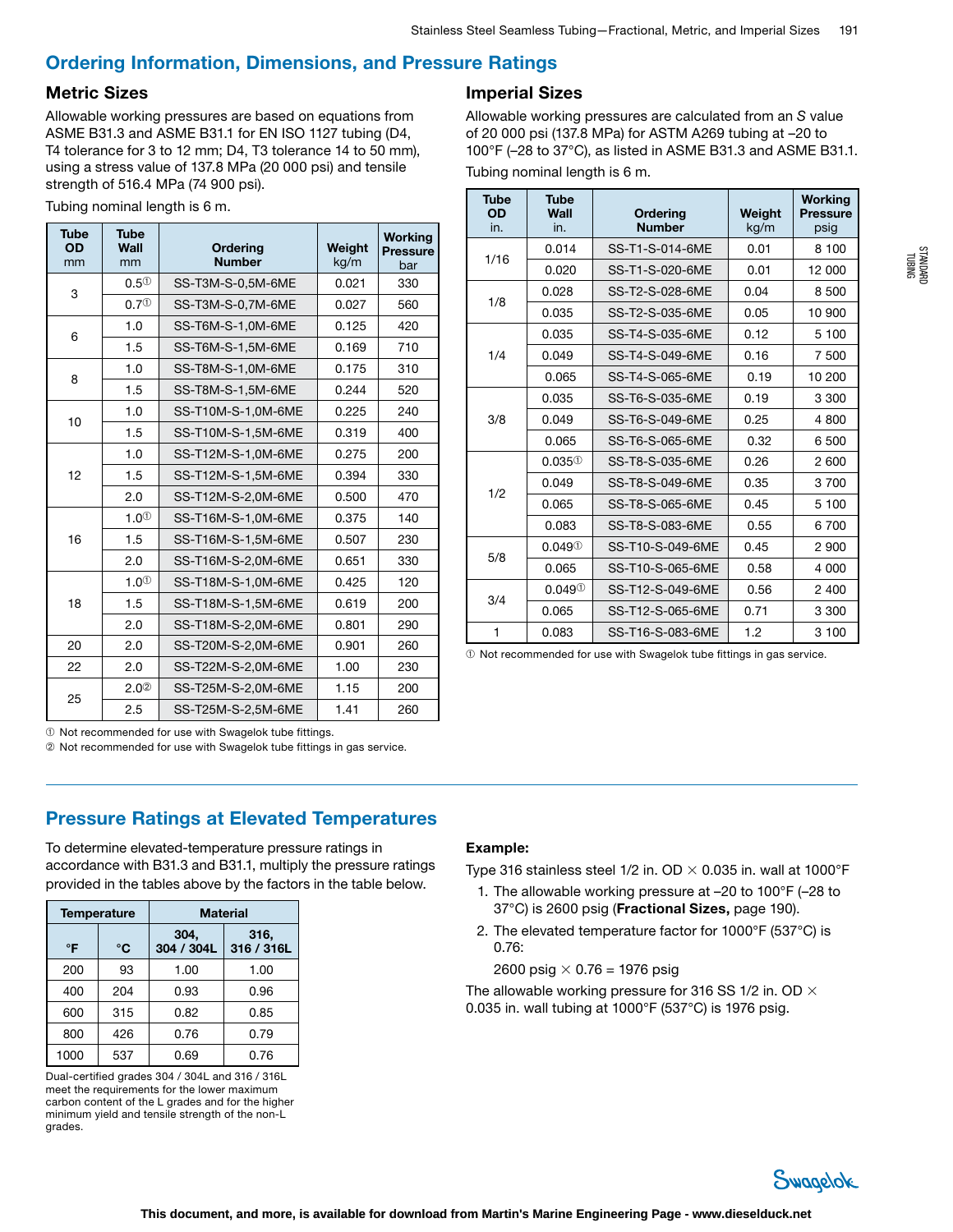# Bolted Plastic Clamp Supports

Swagelok bolted plastic clamp supports offer versatility for mounting tubing and pipe . Three support kit configurations—single, twin, and single stacking—are available . See page 193 .

Three mounting configurations—weld plate, mounting rail and rail nuts, and strut nuts—are available . See page 194 .

# *Features*

- Absorb shock and vibration
- Resist many chemicals and corrosives
- Reduce stress on system components
- Enhance system reliability
- Resist ultraviolet light
- Make system easily accessible for installation and maintenance .

# *Temperature Rating*

–22 to 194°F (–30 to 90°C)

# *Materials of Construction*

| <b>Component</b>                               | <b>Material/Specification</b>          |
|------------------------------------------------|----------------------------------------|
| 1 Hex head support bolts                       | $304$ SS <sup><math>\circ</math></sup> |
| 2 Cover plate                                  | 304 SS/DIN 1.4301 SS <sup>10</sup>     |
| 3 Support body                                 | Virgin polypropylene <sup>2</sup>      |
| 4 Lock plate                                   | 304 SS/DIN 1.4301 SS <sup>10</sup>     |
| 5 7/16 in. or 10 mm hex<br>head stacking bolts | $304$ SS <sup>①</sup>                  |
| 6 Weld nut                                     | 303 SS/DIN 1.4305 SS                   |
| 7 Weld plate                                   | 304 SS/DIN 1.4301 SS <sup>(1)</sup>    |
| 8 Mounting rail                                | 303 SS/DIN 1.4305 SS                   |
| 9 Rail nut                                     | CF8M/DIN 1.4408 SS                     |
| 10 Strut nut                                   | Zinc-plated steel <sup>3</sup>         |

➀ 316 stainless steel bolts and plates are available (see Bolted Plastic Clamp Support Options, page 195) .

- ➁ Polyamide support bodies are available (see Bolted Plastic Clamp Support Options, page 195).
- ➂ 316 stainless steel strut nuts are available (see Bolted Plastic Clamp Support Options, page 195).

![](_page_4_Figure_19.jpeg)

Swagelok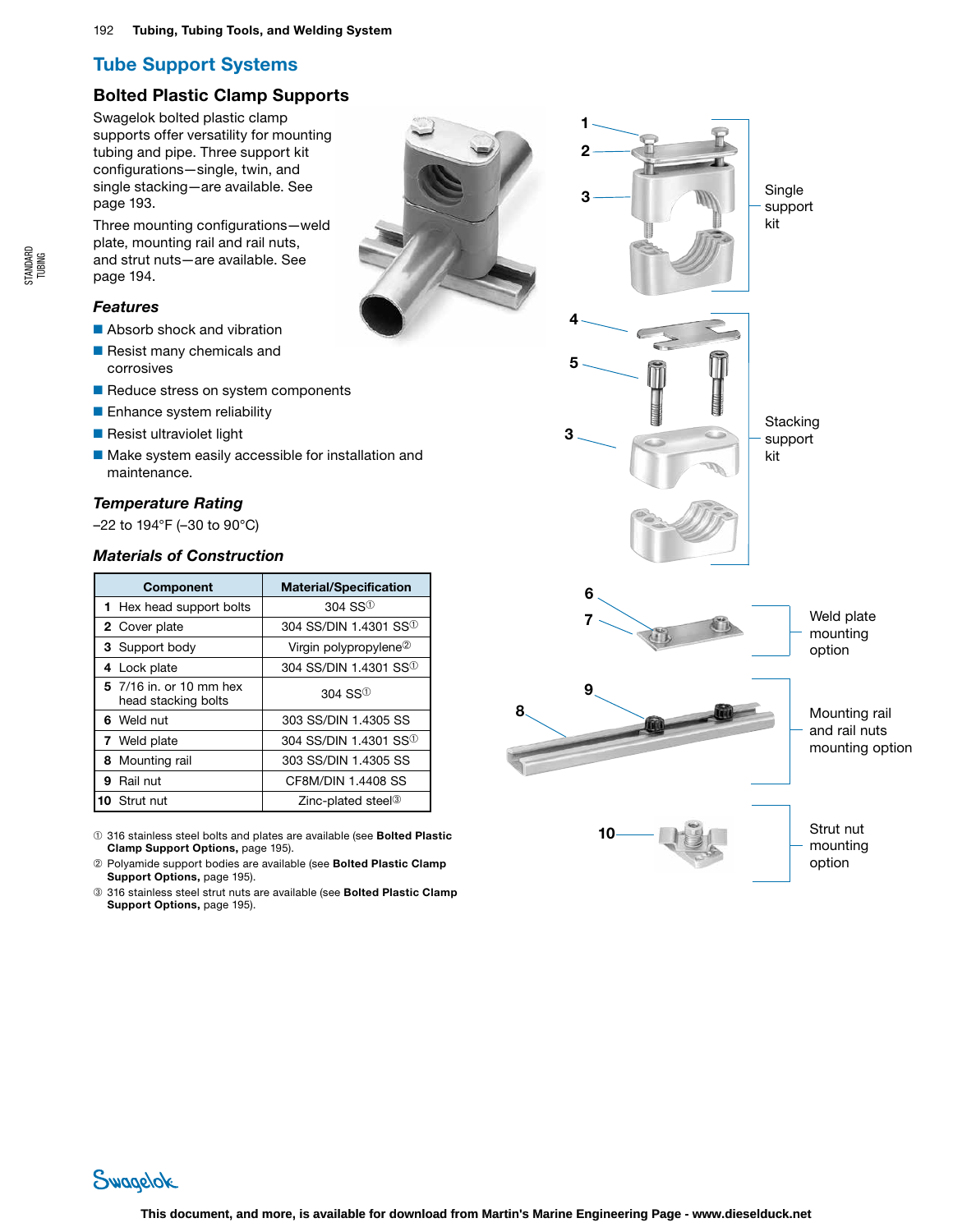#### *Ordering Information and Dimensions, Bolted Plastic Clamp Support Kit*

Dimensions are for reference only and are subject to change.

For hose applications, consult your authorized Swagelok sales and service representative.

![](_page_5_Figure_5.jpeg)

![](_page_5_Figure_6.jpeg)

Twin-Support Kits

Single-Support Kits

Pipe Size A in.

#### Pipe Kits **Tube Kits Group** Dimensions, in. (mm) **Ordering** Number Tube Size A in. **Ordering** Number **Tube** Size A mm **Ordering** Number Group B<sup>①</sup> C D E F Single Support<sup>2</sup> — — 1/4 304-S1-PP-4T 6 304-S1-PP-6TM  $1^{1.30}$ (33.0) 0.51 (13.0) 1.34 (34.0) 0.79 (20.0) 8 304-S1-PP-8TM 3/8 304-S1-PP-6T 10 304-S1-PP-10TM 12 304-S1-PP-12TM 1/2 304-S3-PP-8P 1/2 304-S3-PP-8T 14 304-S3-PP-14TM 3  $1.61$ (40.9) 0.67 (17.0) 1.89 (48.0) 1.30 (33.0) 15 304-S3-PP-15TM 16 304-S3-PP-16TM 5/8 304-S3-PP-10T | 18 304-S3-PP-18TM 3/4 304-S3-PP-12T 20 304-S3-PP-20TM 7/8 304-S3-PP-14T 22 304-S3-PP-22TM 1 304-S3-PP-16T 25 304-S3-PP-25TM 3/4 304-S5-PP-12P 1 1/4 304-S5-PP-20T <sup>30</sup> 32 303-S5-PP-30TM  $303-S5-PP-32TM$  5 2.56 (65.0) 1.14 (29.0) 2.76 (70.1) 2.05 (52.1)  $\frac{304-85-PP-16P}{(52.1)}$   $\frac{32}{(57.9)}$   $\frac{32}{303-33-PP-32+IP}$   $\frac{303-33-PP-22+III}{(55.0)}$   $\frac{2.00}{(29.0)}$   $\frac{1.14}{(70.1)}$   $\frac{2.00}{(70.1)}$   $\frac{2.20}{(57.9)}$   $\frac{2.20}{(57.9)}$ 1 1/4 304-S5-PP-20P 1 1/2 304-S5-PP-24T 38 303-S5-PP-38TM 1 1/2 304-S6-PP-24P 2 304-S6-PP-32T 40 303-S6-PP-40TM 6 2.84 (72.1) 1.28 (32.5) 3.39 (86.1) 2.60 (66.0) Twin Support➂ 1/4 304-S1T-PP-4T 6 304-S1T-PP-6TM

|   |     | 1/4           | 304-S1T-PP-4T  | 6               | 304-S1T-PP-6TM  |        | .50           | 0.53           | 1.42           | 0.79           |  |
|---|-----|---------------|----------------|-----------------|-----------------|--------|---------------|----------------|----------------|----------------|--|
|   |     |               |                | 8               | 304-S1T-PP-8TM  |        |               |                |                |                |  |
| - | 3/8 | 304-S1T-PP-6T | 10             | 304-S1T-PP-10TM |                 | (38.1) | (13.5)        | (36.1)         | (20.1)         |                |  |
|   |     |               |                | 12              | 304-S1T-PP-12TM |        |               |                |                |                |  |
|   |     | 1/2           | 304-S3T-PP-8T  | 15              | 304-S3T-15TM    |        |               |                |                |                |  |
|   |     | 3/4           | 304-S3T-PP-12T | 16              | 304-S3T-16TM    | 3      | .93<br>(49.0) | 0.73<br>(18.5) | 2.64<br>(67.1) | 1.42<br>(36.1) |  |
|   |     |               | 18             |                 | 304-S3T-18TM    |        |               |                |                |                |  |
|   |     |               | 304-S3T-PP-16T | 20              | 304-S3T-20TM    |        |               |                |                |                |  |

➀ For overall height, add appropriate mounting option dimension.

➁ Threads for single fractional supports are 1/4-20 (metric M6).

➂ Threads for group 1 twin supports are 1/4-20 (metric M6), group 3 twin supports are 5/16-18 (metric M5).

#### Single-Support Stacking Kit

You can stack up to three single bolted plastic clamp supports. The top support uses a cover plate. The lower support(s) uses a lock plate. To order a stacking support kit, add -ST to the single tube kit ordering number.

Example: 304-S1-PP-4T-ST

![](_page_5_Picture_16.jpeg)

1.06 (27.0)

1.38 (35.1)

2.28

2.60 (66.0)

—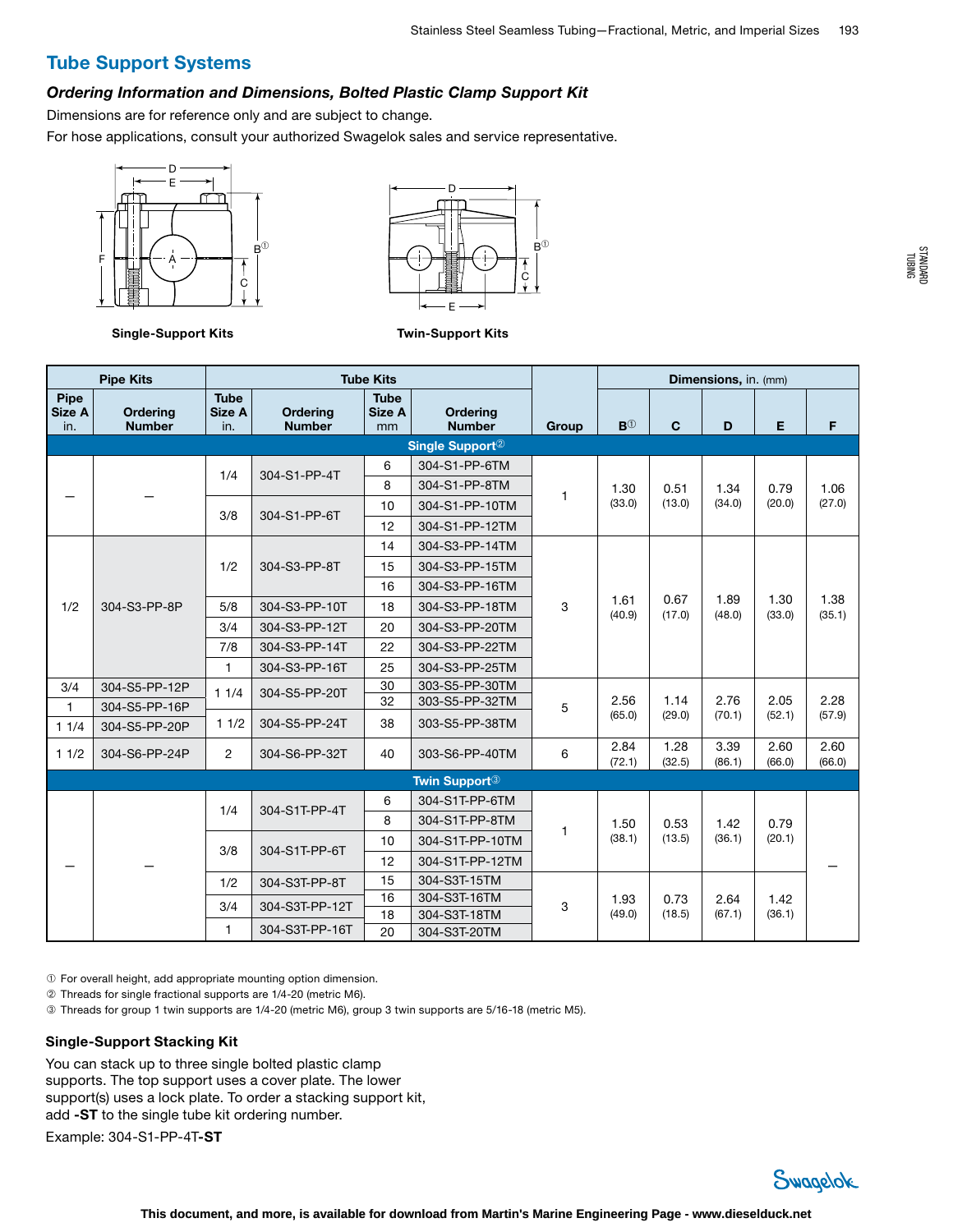#### *Bolted Plastic Clamp Support Mounting Configurations*

To order a bolted plastic clamp system, choose from the three mounting options listed below and on the next page..

#### Weld Plate Mounting Option

■ Weld plates are available in standard and elongated lengths.

■ Weld nuts are welded, not press fit, to the weld plate.

To order, select a support kit ordering number from the table on page 193.

Example: 304-S1-PP-4T

Then identify the support kit group number listed in the table. Example: Group 1

Select the corresponding weld plate ordering number.

*Note: The Group number for the support kit and the weld kit must be the same.* 

Example: 304-S1-WP

![](_page_6_Figure_13.jpeg)

![](_page_6_Figure_14.jpeg)

#### *Weld Plate Ordering Information and Dimensions*

A or  $A_1$ 

Dimensions are for reference only and are subject to change.

|       | <b>Ordering Number</b> |                          |                   |                                  |                             |                |        |               |                                                             |                   |                |
|-------|------------------------|--------------------------|-------------------|----------------------------------|-----------------------------|----------------|--------|---------------|-------------------------------------------------------------|-------------------|----------------|
|       | <b>Standard</b>        |                          | <b>Elongated</b>  |                                  | <b>Dimensions, in. (mm)</b> |                |        |               |                                                             |                   |                |
| Group | <b>Fractional</b>      | <b>Metric</b>            | <b>Fractional</b> | <b>Metric</b>                    | A                           | $A_1^{\odot}$  | B      | С             | D                                                           | $D_1^{\circledR}$ | Е              |
|       |                        |                          |                   | <b>Single-Support Weld Plate</b> |                             |                |        |               |                                                             |                   |                |
| 1     | 304-S1-WP              | 304-S1-WPM               | 304-S1-WPE        | 304-S1-WPEM                      | 1.42<br>(36.1)              | 2.52<br>(64.0) |        |               | 1.97<br>(50.0)<br>2.52<br>(64.0)<br>(3.0)<br>3.39<br>(86.1) |                   |                |
| 3     | 304-S3-WP              | 304-S3-WPM               | 304-S3-WPE        | 304-S3-WPEM                      | 1.97<br>(50.0)              | 3.07<br>(78.0) | 1.18   | 0.12          |                                                             |                   |                |
| 5     | 304-S5-WP              | 304-S5-WPM               | 304-S5-WPE        | 304-S5-WPEM                      | 2.83<br>(71.9)              | 3.94<br>(100)  | (30.0) |               |                                                             |                   |                |
| 6     | 304-S6-WP              | 304-S6-WPM<br>304-S6-WPE | 304-S6-WPEM       | 3.46<br>(87.9)                   | 4.57<br>(116)               |                |        |               | 3.94<br>(100)                                               |                   |                |
|       |                        |                          |                   | <b>Twin-Support Weld Plate</b>   |                             |                |        |               |                                                             |                   |                |
|       | 304-S1T-WP             | 304-S1T-WPM              | 304-S1T-WPE       | 316-S1T-WPEM                     | 1.46<br>(37.1)              |                | 1.18   | 0.12<br>(3.0) | 0.84<br>(21.3)                                              |                   | 0.56<br>(14.2) |
| 3     | 304-S3T-WP             | 304-S3T-WPM              | 304-S3T-WPE       | 316-S3T-WPEM                     | 2.76<br>(70.1)              |                | (30.0) | 0.20<br>(5.1) | 2.04<br>(51.8)                                              |                   | 0.45<br>(11.4) |

➀ Elongated weld plate only.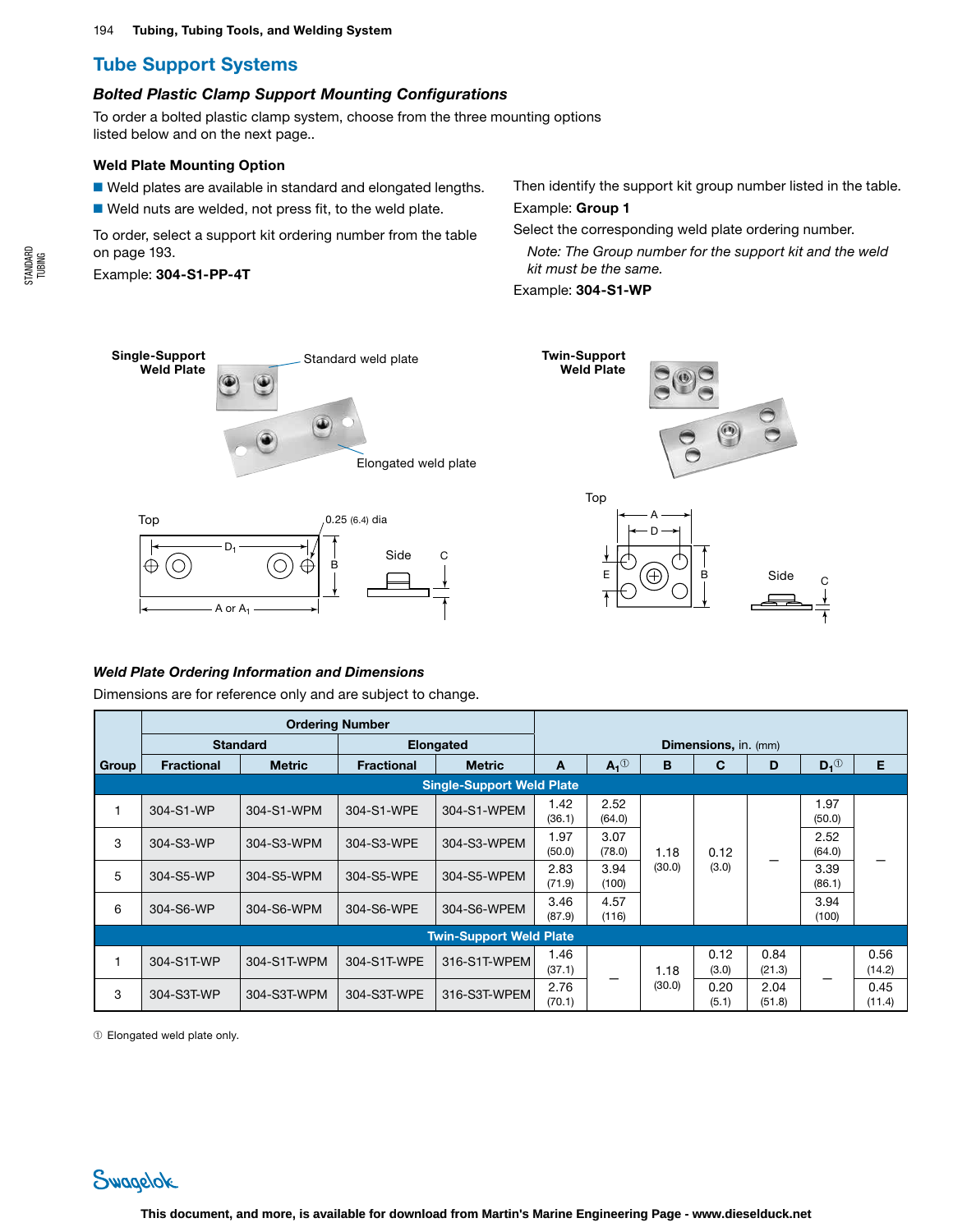#### *Bolted Plastic Clamp Support Mounting Configurations*

Dimensions, in inches (millimeters), are for reference only and are subject to change.

#### Mounting Rail and Rail Nuts Mounting Option

- Rail nuts can be added or removed anywhere along the rail span.
- Neoprene cap holds nuts and support body in place.
- Two rail nuts are required for singlesupport kits; one rail nut is required for twin-support kits.

To order, select a support kit ordering number from the table on page 193.

#### Example: 304-S1-PP-4T

Then select a mounting rail ordering number.

Example: 303-S0-R-3.3

Select the corresponding (fractional or metric) rail nut ordering number.

Example: 2 pc SS-S0-RN

#### Strut Nuts Mounting Option

- Strut nuts are for use on 1 5/8 in. (41.3 mm) strut rail mounting systems.
- Strut nuts can be added or removed anywhere along the strut rail span.
- Two strut nuts are required for singlesupport kits; one strut nut is required for twin-support kits.

To order, select a support kit ordering number from the table on page 193.

#### Example: 304-S1-PP-4T

Then select the corresponding (fractional or metric) strut nut ordering number(s).

Example: 2 pc S-S0-SN

#### *Bolted Plastic Clamp Support Options*

#### Blind Support Body (Undrilled)

To order, replace the tube size designator in the support kit ordering number with BL.

Example: 304-S1-PP-BL

#### 316 Stainless Steel Bolts and Plates

To order, replace 304 with 316 in the support kit ordering number. Examples: 316-S1-PP-4T

316-S1-WP

Hammerhead Bolt (Cable for Fastening)

Available on request.

#### *Mounting Rail Ordering Information*

| Length, $ft(m)$ | Ordering Number   Ordering Number |              |
|-----------------|-----------------------------------|--------------|
| 3.3(1)          | 303-S0-R-3.3                      | 316-S0-R-3.3 |
| 6.6(2)          | 303-S0-R-6.6                      | 316-S0-R-6.6 |

#### *Rail Nuts Ordering Information*

|       |                            | <b>Ordering Number</b> |               |
|-------|----------------------------|------------------------|---------------|
| Group | <b>Fractional</b>          | <b>Metric</b>          |               |
|       | Single (two nuts required) |                        | 1.12          |
| Αll   | SS-S0-RN                   | SS-S0-RNM              | (28.4)        |
|       | Twin (one nut required)    |                        |               |
|       | SS-S0-RN                   | SS-S0-RNM              |               |
| 3     | SS-S3T-RN                  | SS-S3T-RNM             | 0.08<br>(2.0) |

![](_page_7_Picture_35.jpeg)

#### *Strut Nuts Ordering Information*

|       | <b>Ordering Number</b>     |               |  |
|-------|----------------------------|---------------|--|
| Group | <b>Fractional</b>          | <b>Metric</b> |  |
|       | Single (two nuts required) |               |  |
| All   | S-S0-SN                    | S-S0-SNM      |  |
|       | Twin (one nut required)    |               |  |
|       | S-S0-SN                    | S-S0-SNM      |  |
| 3     | S-S3T-SN                   |               |  |

![](_page_7_Figure_38.jpeg)

#### Polyamide Support Body

A polyamide support body is available for use in temperatures from –40 to 284°F (–40 to 140°C). To order, replace PP with PA in the support kit ordering number.

Example: 304-S1-PA-4T

#### 316 Stainless Steel Strut Nuts

To order, replace S with SS in the strut nuts ordering number. Example: SS-S0-SN

![](_page_7_Picture_44.jpeg)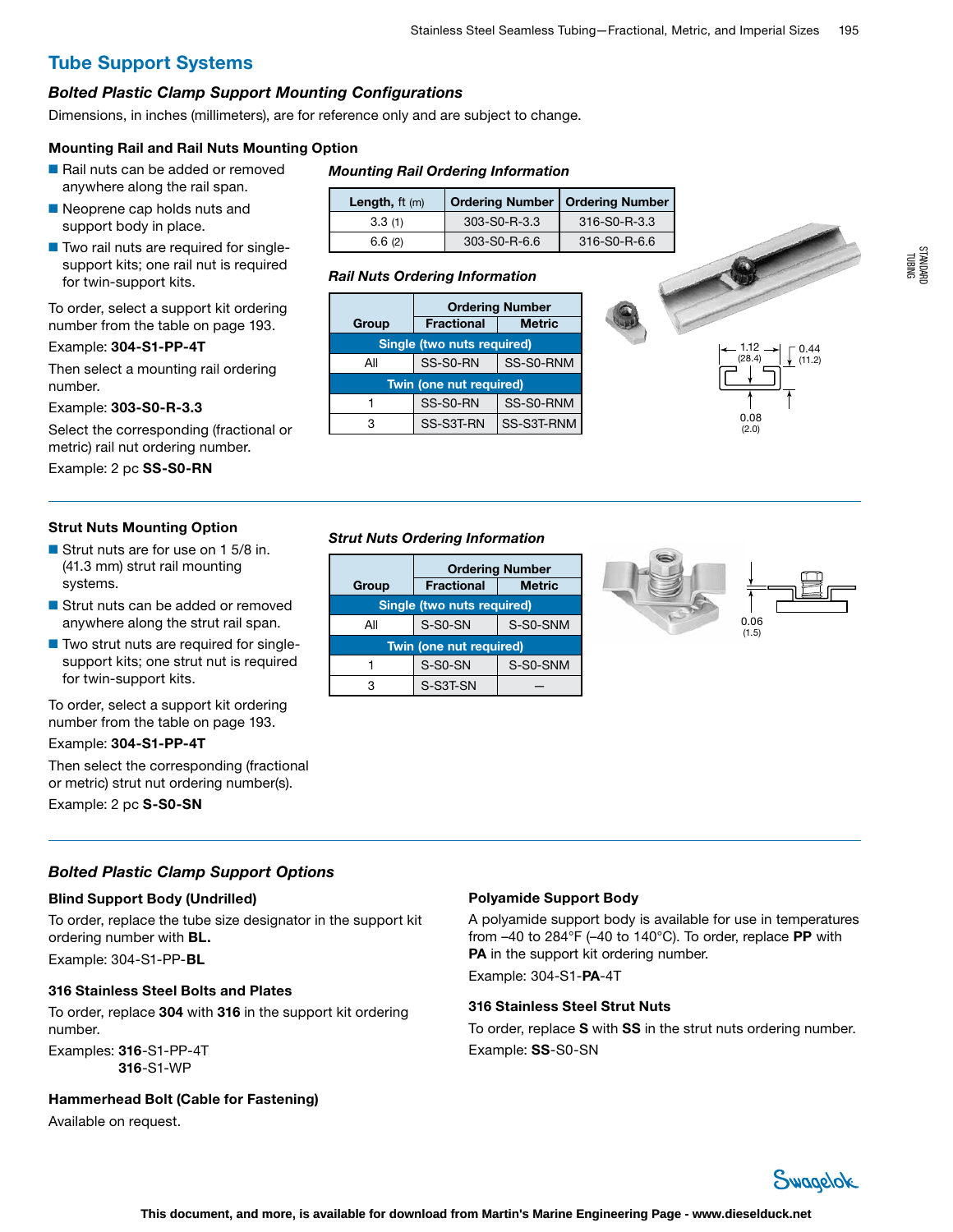# Cushioned Clamp Tube Supports

![](_page_8_Picture_3.jpeg)

- Provide channel-mounted tube support
- Dampen shock and vibration
- Resist galvanic corrosion.

#### *Technical Data*

| <b>Component</b> | <b>Material</b>                                                        | <b>Temperature Rating</b>               |
|------------------|------------------------------------------------------------------------|-----------------------------------------|
| Clamp            | Electro-dichromate-<br>finished carbon steel or<br>316 stainless steel | $-50$ to 275 $\degree$ F                |
| Cushion          | Thermoplastic<br>polypropylene-based<br>elastomer                      | $(-45 \text{ to } 135^{\circ}\text{C})$ |

![](_page_8_Figure_10.jpeg)

# *Ordering Information and Dimensions*

Dimensions are for reference only and are subject to change.

|     | A, Tube Size | <b>Basic</b><br>Ordering | Dimensions, in. (mm) |                |                |
|-----|--------------|--------------------------|----------------------|----------------|----------------|
| in. | mm           | <b>Number</b>            | в                    | С              | D              |
| 1/4 |              | TBC4                     | 0.27<br>(6.9)        | 0.98<br>(24.9) | 0.62<br>(15.7) |
| 3/8 | 10           | TBC6                     | 0.33<br>(8.4)        | 1.13<br>(28.7) | 0.82<br>(20.8) |
| 1/2 |              | TBC <sub>8</sub>         | 0.40<br>(10.2)       | 1.34<br>(34.0) | 0.94<br>(23.9) |
| 3/4 | 20           | <b>TBC12</b>             | 0.52<br>(13.2)       | 1.68<br>(42.7) | 1.20<br>(30.5) |
|     | 25           | TBC16                    | 0.65<br>(16.5)       | 1.95<br>(49.5) | 1.44<br>(36.6) |

Contact your authorized Swagelok representative for additional sizes. Clamp fits any 1 5/8 in. mounting channel.

To order, select a basic ordering number and add a clamp material designator. Example: S-TBC4

| <b>Clamp Material</b>                        | Designator |
|----------------------------------------------|------------|
| Electro-dichromate-<br>finished carbon steel | Տ-         |
| 316 stainless steel                          | SS-        |

# Tube Support Systems

# P Clamp Supports

- Are an economical way to support tube or hose runs in a variety of sizes
- Install easily to a wall or equipment frame using a single screw or bolt.

![](_page_8_Picture_21.jpeg)

## *Technical Data*

| Component | <b>Material</b>                       | <b>Temperature Rating</b>               |
|-----------|---------------------------------------|-----------------------------------------|
| Clamp     | 316 SS/AMS 5524                       | $-40$ to 212°F                          |
| Cushion   | Black EPDM/<br>SAE J200BC715 C12, C20 | $(-40 \text{ to } 100^{\circ}\text{C})$ |

![](_page_8_Figure_24.jpeg)

### *Ordering Information and Dimensions*

Dimensions, in inches (millimeters), are for reference only and are subject to change.

|     | A, Tube Size | Ordering      | в          |
|-----|--------------|---------------|------------|
| in. | mm           | <b>Number</b> | $in.$ (mm) |
| 1/4 | 6            | SS-TBP4       | 0.52(13.2) |
| 3/8 | 10           | SS-TBP6       | 0.59(15.0) |
| 1/2 | 12           | SS-TBP8       | 0.65(16.5) |
| 3/4 | 20           | SS-TBP12      | 0.84(21.3) |
|     | 25           | SS-TBP16      | 0.95(24.1) |

Contact your authorized Swagelok representative for additional sizes.

![](_page_8_Picture_29.jpeg)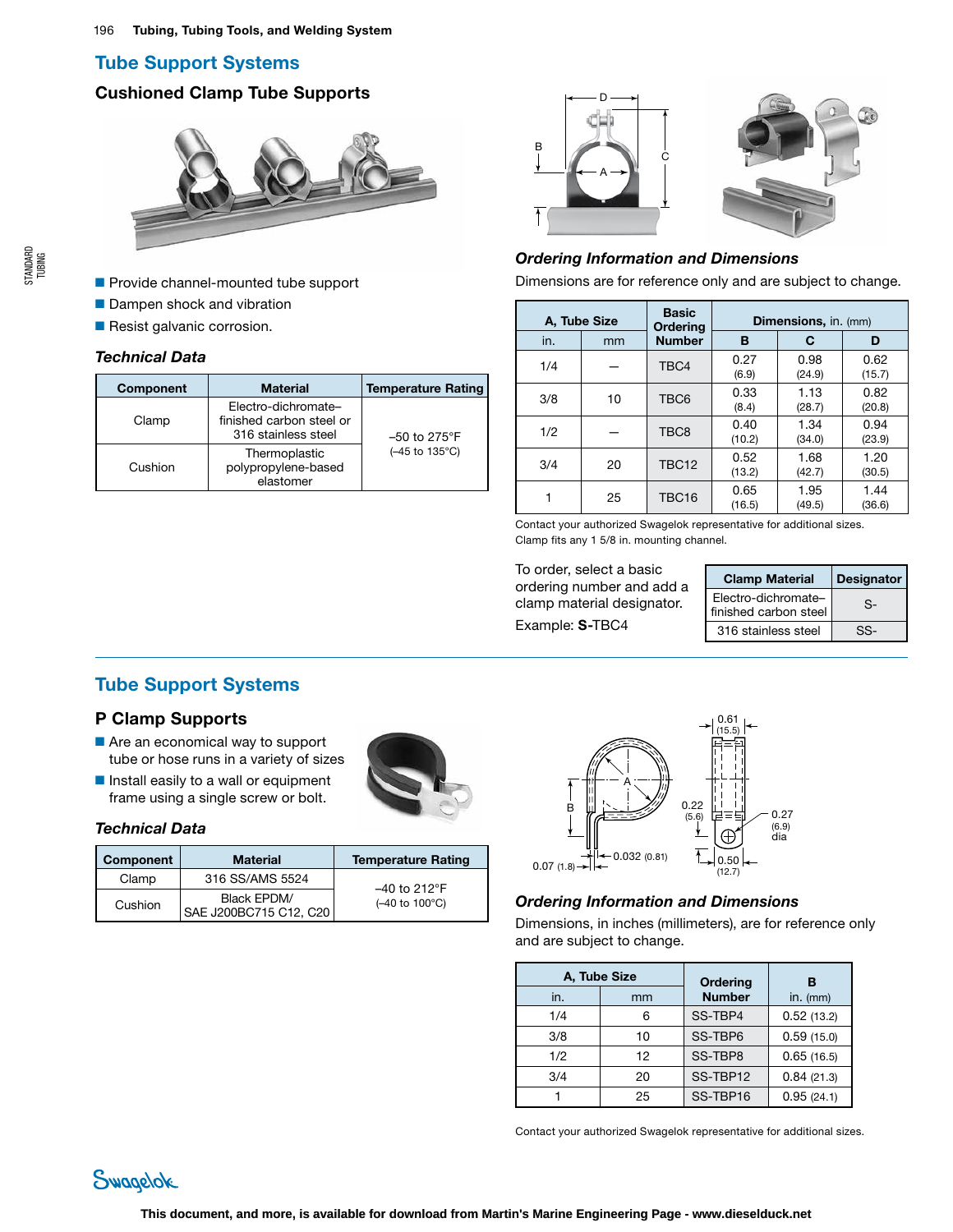# Tube Support Strips

![](_page_9_Picture_3.jpeg)

- Organize multiple tubing or hose runs
- Offer push-in installation
- Install easily to a wall or equipment frame using two screws or bolts.

## *Technical Data*

| Component          | <b>Material</b> | <b>Temperature Rating</b>                                          |
|--------------------|-----------------|--------------------------------------------------------------------|
| Tube support strip | Polypropylene   | $-40$ to 200 $\degree$ F<br>$(-40 \text{ to } 93^{\circ}\text{C})$ |

![](_page_9_Figure_9.jpeg)

# *Ordering Information and Dimensions*

Dimensions are for reference only and are subject to change.

|      | A<br><b>Tube Size</b> | <b>Ordering</b> | <b>Maximum</b><br><b>Number of</b><br><b>Tubing and</b><br>Hose | <b>Dimensions</b><br>$in.$ ( $mm$ ) |                |                 |               |                |                |
|------|-----------------------|-----------------|-----------------------------------------------------------------|-------------------------------------|----------------|-----------------|---------------|----------------|----------------|
| in.  | mm                    | <b>Number</b>   | <b>Channels</b>                                                 | B                                   | C              | D               | Е             | F              | Width          |
| 1/8  |                       | MS-TSS-2        | 10                                                              | 4.50<br>(114)                       | 0.50<br>(12.7) | 4.05<br>(103)   | 0.18<br>(4.6) | 0.31<br>(8.0)  | 0.49<br>(12.4) |
| 1/4  |                       | MS-TSS-4        | 10                                                              | 4.50<br>(114)                       | 0.50<br>(12.7) | 4.05<br>(103)   | 0.18<br>(4.6) | 0.31<br>(8.0)  | 0.49<br>(12.4) |
| 5/16 | 8                     | MS-TSS-5        | 10                                                              | 5.37<br>(136.3)                     | 0.56<br>(14.1) | 4.93<br>(125.3) | 0.18<br>(4.6) | 0.39<br>(10.0) | 0.49<br>(12.4) |
| 3/8  | 10                    | MS-TSS-6        | 10                                                              | 5.62<br>(143)                       | 0.61<br>(15.6) | 5.15<br>(131)   | 0.18<br>(4.6) | 0.43<br>(11.0) | 0.60<br>(15.3) |
| 1/2  |                       | MS-TSS-8        | 6                                                               | 5.25<br>(133)                       | 0.93<br>(23.6) | 4.56<br>(116)   | 0.24<br>(6.1) | 0.57<br>(14.5) | 0.96<br>(24.5) |

Contact your authorized Swagelok representative for additional sizes. Minimum order quantities and tooling may apply.

![](_page_9_Picture_14.jpeg)

STANDARD TUBING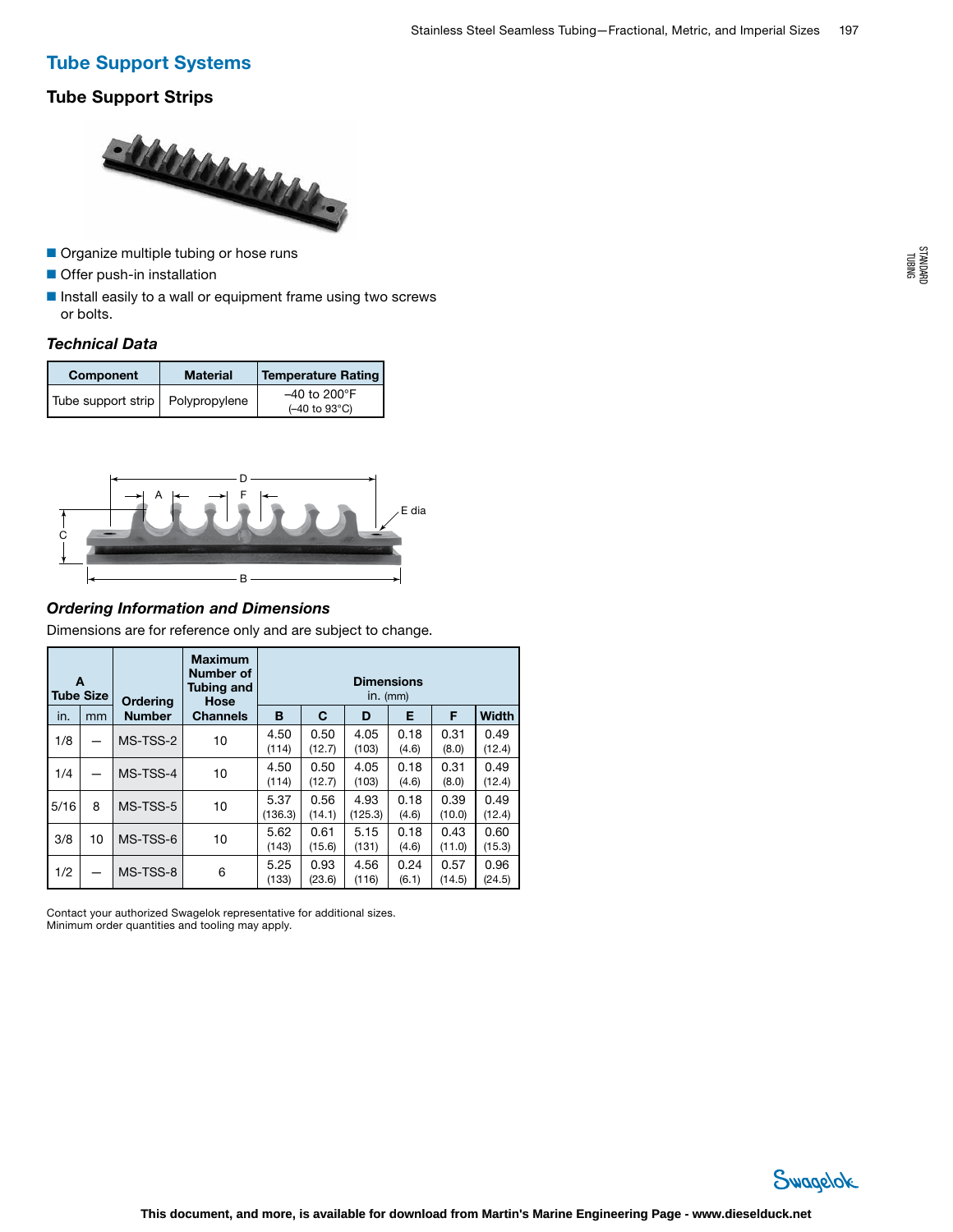# Ultrahigh-Purity and High-Purity Tubing

See the Swagelok *Ultrahigh-Purity and High-Purity Stainless Steel Tubing—Fractional, Metric, and Imperial Sizes* catalog, (MS-01-182), page 199 for ordering numbers and complete information on:

# ■ Ultrahigh-Purity Tubing

Ultrahigh-purity tubing with an electropolished insidediameter internal surface finish of 10 µin. / 0.25 µm *Ra* max is available.

#### ■ Chemically Cleaned and Passivated Tubing

High-purity tubing with an inside diameter finish of 20 µin. / 0.51 µm *Ra* (-G20 process) or 30 µin. / 0.76 µm *Ra* (-G30 process) is available. This tubing complies with ASTM G93, Level A requirement for nonvolatile residue levels and also meets requirements of CGA G4.1.

## ■ Thermocouple-Cleaned Tubing

High-purity tubing thermocouple cleaned (-G process) is available to meet the cleanliness requirements of ASTM A632-S3.

# Tube Fittings

See the Swagelok *Gaugeable Tube Fittings and Adapter Fittings* catalog (MS-01-140), page 2 for information.

![](_page_10_Picture_11.jpeg)

# Tubing Tools and Accessories

See the Swagelok *Tubing Tools and Accessories* catalog (MS-01-179), page 239 for more information.

![](_page_10_Picture_14.jpeg)

# Swagelok Orbital Welding System

See the *Swagelok Welding System M200 Power Supply* catalog (MS-02-342), page 245 for more information.

![](_page_10_Picture_17.jpeg)

Swagelok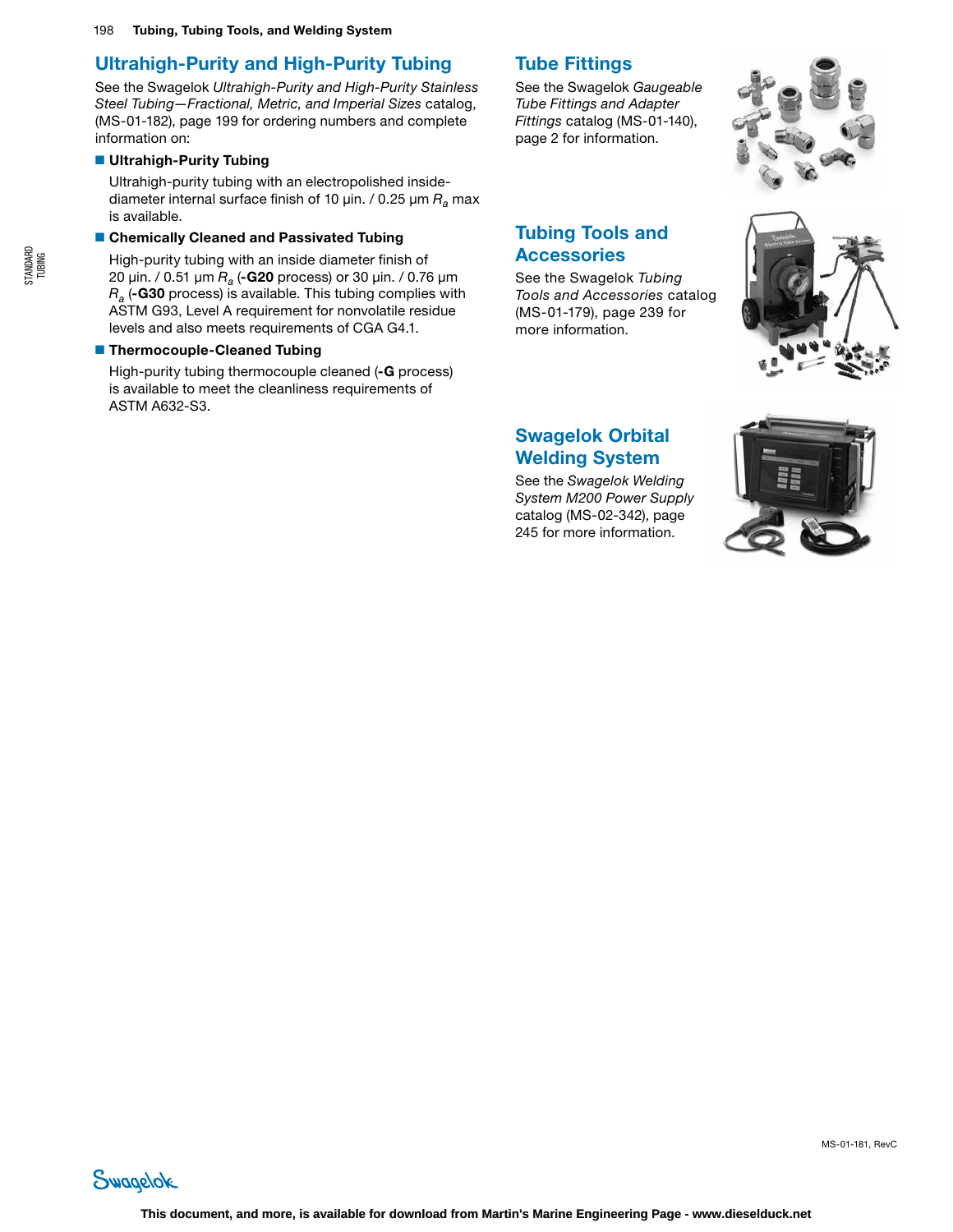# About this document

Thank you for downloading this electronic catalog, which is part of General Product catalog Swagelok published in print. This type of electronic catalog is updated as new information arises or revisions, which may be more current than the printed version.

Swagelok Company is a major developer and provider of fluid system solutions, including products, integration solutions and services for industry research, instrumentation, pharmaceutical, oil and gas, power, petrochemical, alternative fuels, and semiconductor. Our manufacturing facilities, research, service and distribution facilities support a global network of more than 200 authorized sales and service centers in 57 countries.

Visit www.swagelok.com to locate your Swagelok representative and obtain any information on features, technical information and product references, or to learn about the variety of services available only through authorized sales centers and service Swagelok.

Safe Product Selection

When selecting a product, the total system design must be considered to ensure safe, trouble-free performance. Function, material compatibility, adequate ratings, proper installation, operation, and maintenance are the responsibilities of the system designer and user.

# Warranty Information

Swagelok products are backed by The Swagelok Limited Lifetime Warranty. For a copy, visit your Swagelok Web site or contact your authorized Swagelok representative.

> Swagelok, Ferrule-Pak, Goop, Hinging-Colleting, IGC, Kenmac, Micro-Fit, Nupro, Snoop, Sno-Trik, SWAK, VCO, VCR, Ultra-Torr, Whitey—TM Swagelok Company Aflas—TM Asahi Glass Co. Ltd. AL-6XN—TM Allegheny Ludlum Corporation AutoCAD—TM Autodesk, Inc. CSA—TM Canadian Standards Association DeviceNet—TM ODVA Kalrez, Krytox—TM DuPont Elgiloy—TM Elgiloy Specialty Metals FM—TM FM Global Grafoil—TM GrafTech International Holdings, Inc. MAC—TM MAC Valves Inc. Microsoft, Windows—TM Microsoft Corp. NACE—TM NACE International Nitronic—TM AK Steel Corporation picofast—TM HansTurck KG Pillar—TM Nippon Pillar Packing Company, Ltd. Rapid Tap—TM Relton Corporation 15-7 PH, 17-7 PH—TM AK Steel Corp. Sandvik—TM SandvikAB Silconert—TM Silcotek Corporation Simriz—TM Freudenberg-NOK SolidWorks—TM SolidWorks Corporation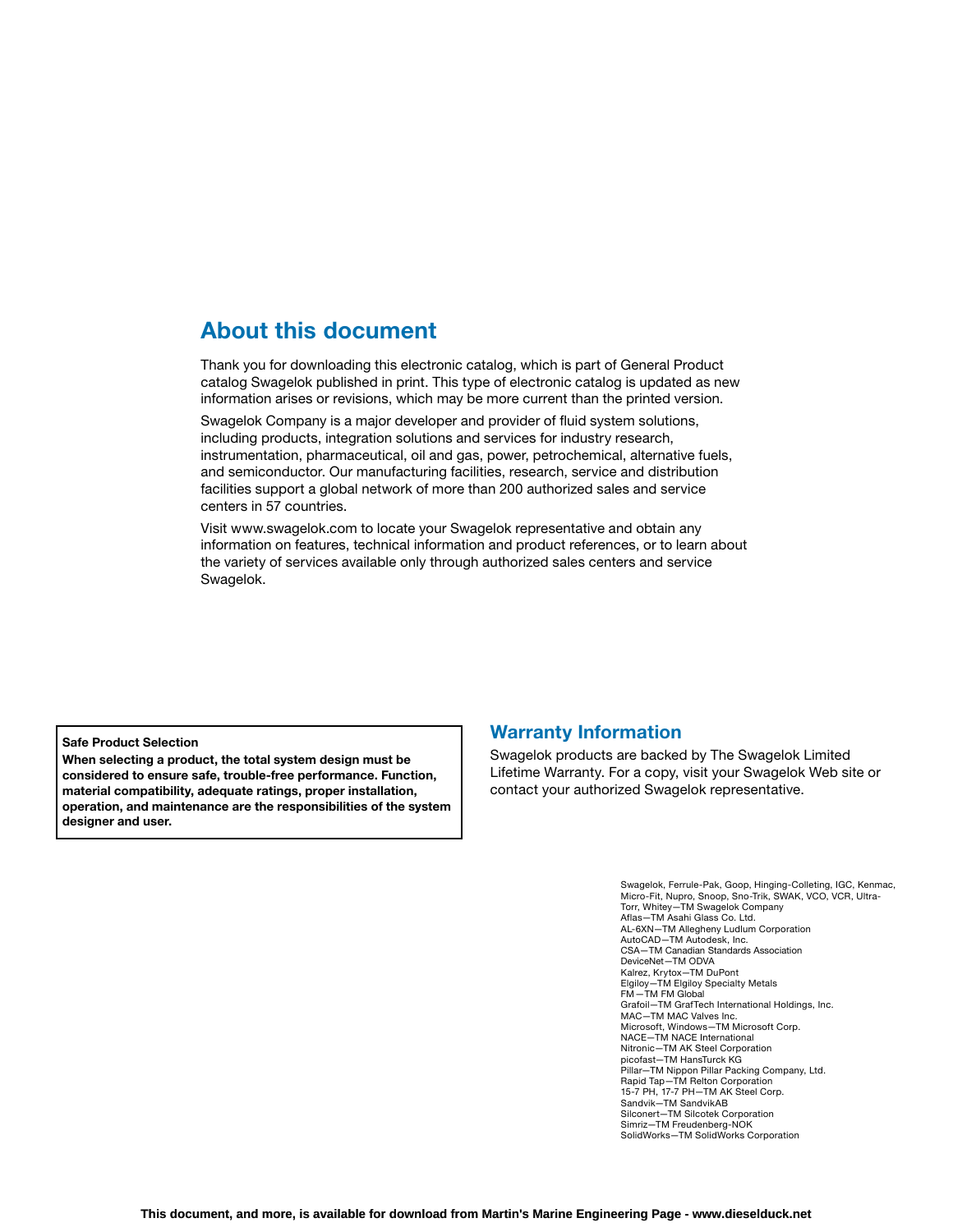# Tubing Data

# **Contents**

| Tubing Selection  224                              |
|----------------------------------------------------|
|                                                    |
|                                                    |
| Tubing Installation  225                           |
| <b>Suggested Allowable Working Pressure Tables</b> |
| Carbon Steel Tubing  226                           |
| Stainless Steel Tubing  227                        |
| Copper Tubing  229                                 |
|                                                    |
|                                                    |
| Alloy C-276 Tubing  232                            |
|                                                    |
|                                                    |
| Grade 2 Titanium Tubing  233                       |
| Alloy 2507 Super Duplex Tubing  234                |
| Alloy 825 Tubing  235                              |
| Alloy 625 Tubing  236                              |
|                                                    |
| Elevated Temperature Factors  238                  |

# Tubing Selection

Proper selection, handling, and installation of tubing, when combined with proper selection of Swagelok® tube fittings, are essential to reliable tubing systems.

The following variables should be considered when ordering tubing for use with Swagelok tube fittings:

- Surface finish
- Material
- Hardness
- Wall thickness

## Tubing Surface Finish

Many ASTM specifications cover the above requirements, but they often are not very detailed on surface finish. For example, ASTM A450, a general tubing specification, reads:

11. Straightness and Finish

11.1 Finished tubes shall be reasonably straight and have smooth ends free of burrs. They shall have a workmanlike finish. Surface imperfections (Note) may be removed by

grinding, provided that a smooth curved surface is maintained, and the wall thickness is not decreased to less than that permitted by this or the product specification. The outside diameter at the point of grinding may be reduced by the amount so removed.

Note: An imperfection is any discontinuity or irregularity found in the tube.

#### Tubing Material

Our suggested ordering instructions for each type of tubing are shown under the respective tables.

#### Tubing Outside Diameter Hardness

The key to selecting proper tubing for use with metal Swagelok tube fittings is that the tubing must be softer than the fitting material. Swagelok tube fittings are designed to work properly with the tubing that is suggested in the ordering instructions.

Swagelok stainless steel tube fittings have been repeatedly tested successfully with tubing with hardness up to 200 HV and 90 HRB.

## Tubing Wall Thickness

The accompanying tables show working pressure ratings of tubing in a wide range of wall thicknesses. Except as noted, allowable pressure ratings are calculated from *S* values as specified by ASME B31.3, Process Piping.

Swagelok tube fittings have been repeatedly tested in both the minimum and maximum wall thicknesses shown.

Swagelok tube fittings are not recommended for tube wall thicknesses outside the ranges shown in the accompanying tables for each size.

# Tubing Handling

Good handling practices can greatly reduce scratches on tubing and protect the good surface finish that reliable tube manufacturers supply.

- Tubing should never be dragged out of a tubing rack or across a rough surface.
- Tube cutters or hacksaws should be sharp. Do not take deep cuts with each turn of the cutter or stroke of the saw.
- Tube ends should be deburred. This helps to ensure that the tubing will go all the way through the ferrules without damaging the ferrule sealing edge.

Swagelok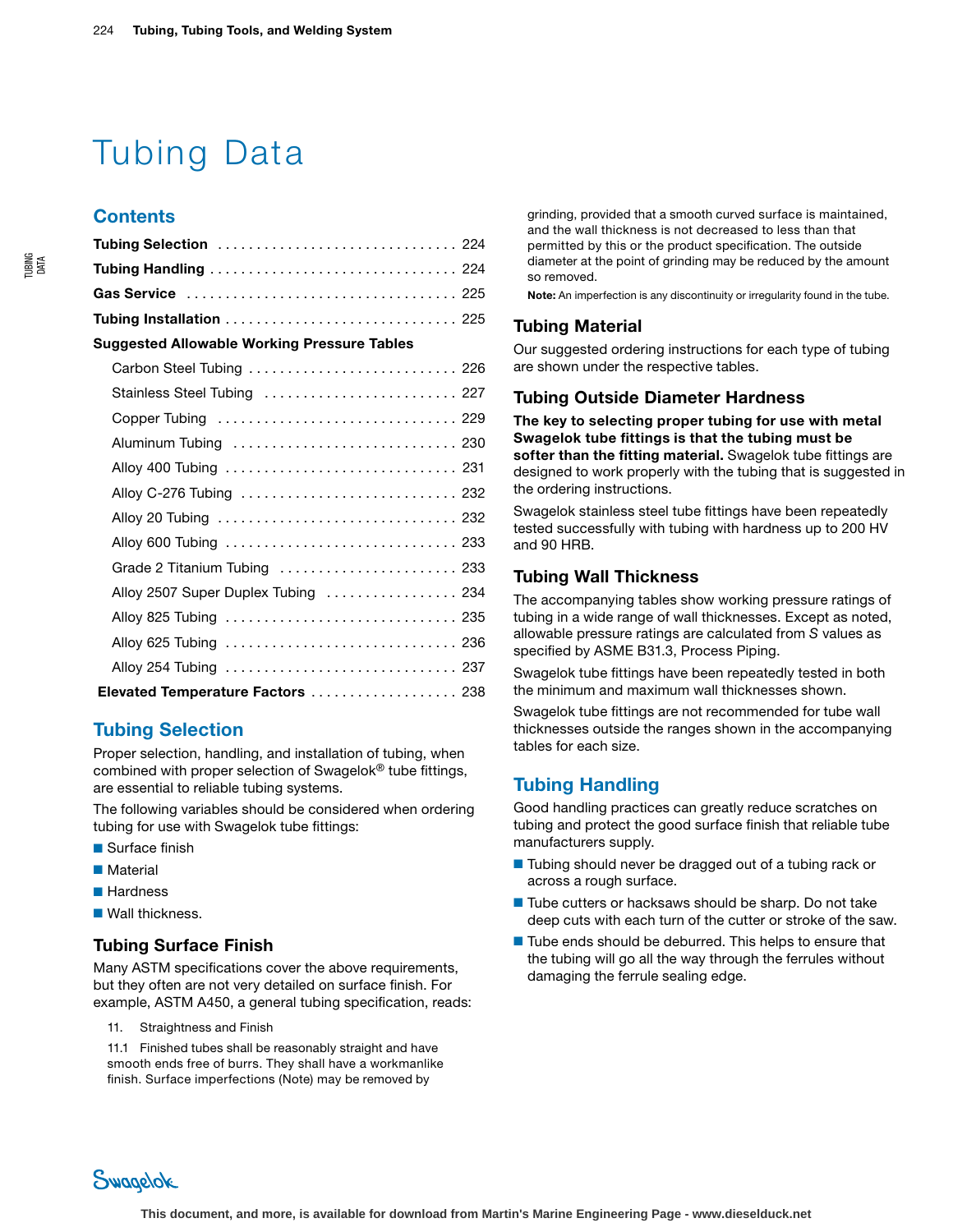TUBING DATA

# Gas Service

Gases (air, hydrogen, helium, nitrogen, etc.) have very small molecules that can escape through even the most minute leak path. Some surface defects on the tubing can provide such a leak path. As tube outside diameter (OD) increases, so does the likelihood of a scratch or other surface defect interfering with proper sealing.

The most successful connection for gas service will occur if all installation instructions are carefully followed and the heavier wall thicknesses of tubing on the accompanying tables are selected.

A heavy-wall tube resists ferrule action more than a thinwall tube, allowing the ferrules to coin out minor surface imperfections. A thin-wall tube offers less resistance to ferrule action during installation, reducing the chance of coining out surface defects, such as scratches. Within the applicable suggested allowable working pressure table, select a tube wall thickness whose working pressure is *outside* of the shaded areas.

# Tubing Installation

![](_page_13_Figure_6.jpeg)

Tubing properly selected and handled, combined with properly installed Swagelok tube fittings, will give you a leaktight system and provide reliable service in a wide variety of applications.

For maximum assurance of reliable performance, use:

- properly selected and handled high-quality tubing-such as provided by Swagelok
- Swagelok tube fittings assembled in accordance with catalog instructions
- an appropriate tube support system to limit the movement of tubing and fluid system components.

When installing fittings near tube bends, there must be a sufficient straight length of tubing to allow the tube to be bottomed in the Swagelok fitting (see tables).

# Suggested Allowable Pressure Tables

Figure and tables are for reference only. No implication is made that these values can be used for design work. Applicable codes and practices in industry should be considered. ASME Codes are the successor to and replacement of ASA Piping Codes.

■ All pressures are calculated from equations in ASME B31.3, Process Piping. See factors for calculating working pressures in accordance with ASME B31.1, Power Piping.

| <b>Fractional, in.</b><br>т |  |  |  |  |  |  |  |  |
|-----------------------------|--|--|--|--|--|--|--|--|
| L①                          |  |  |  |  |  |  |  |  |
| 1/2                         |  |  |  |  |  |  |  |  |
| 23/32                       |  |  |  |  |  |  |  |  |
| 3/4                         |  |  |  |  |  |  |  |  |
| 13/16                       |  |  |  |  |  |  |  |  |
| 7/8                         |  |  |  |  |  |  |  |  |
| 15/16                       |  |  |  |  |  |  |  |  |
| 1 3/16                      |  |  |  |  |  |  |  |  |
|                             |  |  |  |  |  |  |  |  |
| 11/4                        |  |  |  |  |  |  |  |  |
| 1 5/16                      |  |  |  |  |  |  |  |  |
| 11/2                        |  |  |  |  |  |  |  |  |
| 2                           |  |  |  |  |  |  |  |  |
| 2 13/32                     |  |  |  |  |  |  |  |  |
| 31/4                        |  |  |  |  |  |  |  |  |
|                             |  |  |  |  |  |  |  |  |

| Metric, mm     |           |  |  |  |  |  |  |  |  |  |  |
|----------------|-----------|--|--|--|--|--|--|--|--|--|--|
| T              |           |  |  |  |  |  |  |  |  |  |  |
| <b>Tube OD</b> | $L^{(j)}$ |  |  |  |  |  |  |  |  |  |  |
| 3              | 19        |  |  |  |  |  |  |  |  |  |  |
| 6              | 21        |  |  |  |  |  |  |  |  |  |  |
| 8              | 23        |  |  |  |  |  |  |  |  |  |  |
| 10             | 25        |  |  |  |  |  |  |  |  |  |  |
| 12             | 31        |  |  |  |  |  |  |  |  |  |  |
| 14             |           |  |  |  |  |  |  |  |  |  |  |
| 15             |           |  |  |  |  |  |  |  |  |  |  |
| 16             | 32        |  |  |  |  |  |  |  |  |  |  |
| 18             |           |  |  |  |  |  |  |  |  |  |  |
| 20             | 34        |  |  |  |  |  |  |  |  |  |  |
| 22             |           |  |  |  |  |  |  |  |  |  |  |
| 25             | 40        |  |  |  |  |  |  |  |  |  |  |
| 28             | 46        |  |  |  |  |  |  |  |  |  |  |
| 30             | 50        |  |  |  |  |  |  |  |  |  |  |
| 32             | 54        |  |  |  |  |  |  |  |  |  |  |
| 38             | 63        |  |  |  |  |  |  |  |  |  |  |
| 50             | 80        |  |  |  |  |  |  |  |  |  |  |

# Hydraulic Swaging Unit

A Swagelok multihead hydraulic swaging unit (MHSU) must be used to install 1 1/4, 1 1/2, and 2 in. and 28, 30, 32, 38, and 50 mm Swagelok tube fittings. For more information, see the *Gaugeable Tube Fittings and Adapter Fittings* catalog (MS-01-140), page 57.

- Calculations are based on maximum OD and minimum wall thickness, except as noted in individual tables.
	- **Example:**  $1/2$  in. OD  $\times$  0.035 in. wall stainless steel tubing purchased to ASTM A269:

#### OD Tolerance  $\pm$  0.005 in. / Wall Thickness  $\pm$  10 %

Calculations are based on 0.505 in. OD  $\times$  0.0315 in. wall tubing.

■ No allowance is made for corrosion or erosion.

![](_page_13_Picture_25.jpeg)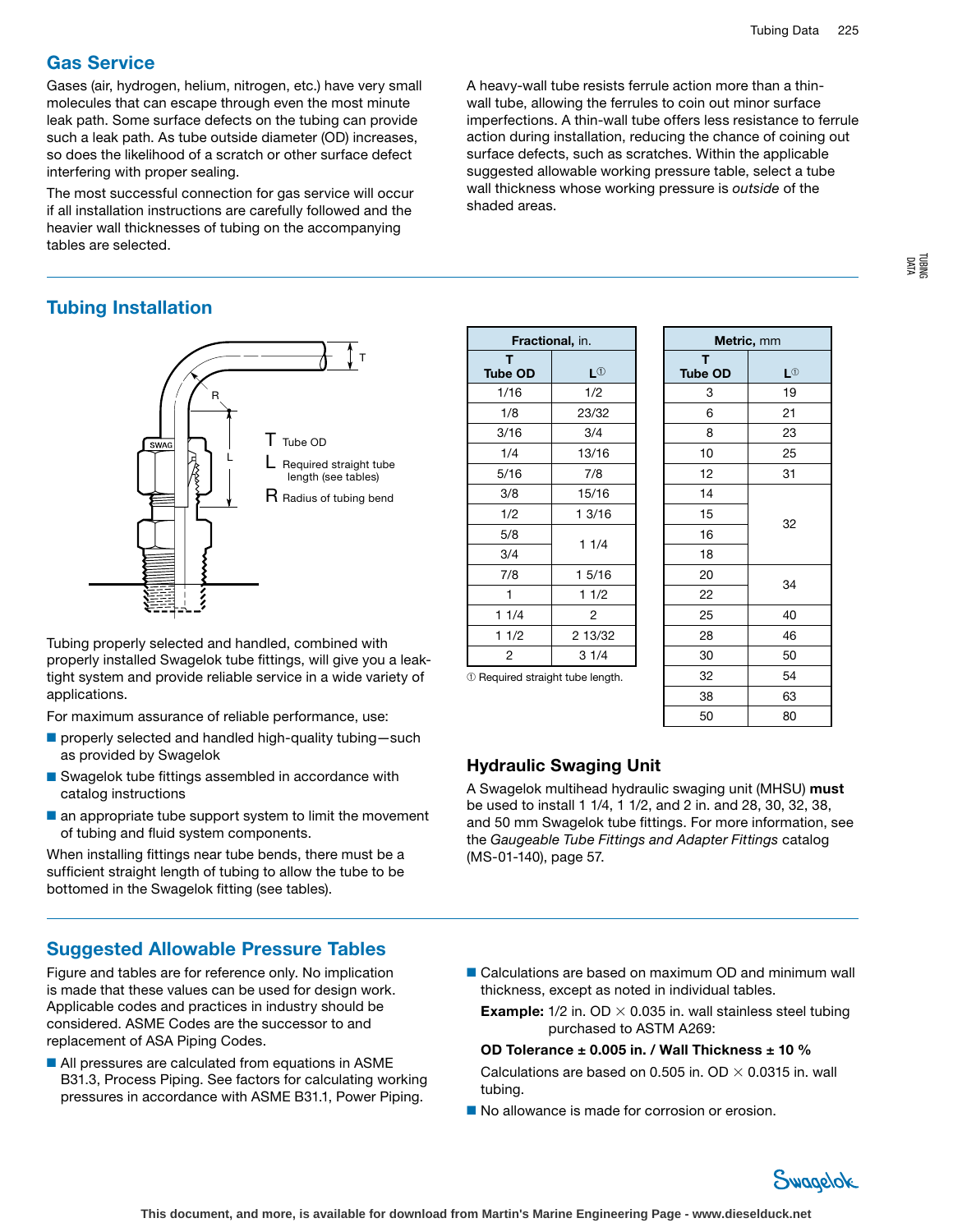# Suggested Allowable Working Pressure for *Carbon Steel Tubing*

## Table 1—Fractional Carbon Steel Tubing

Allowable working pressures are calculated from an *S* value of 15 700 psi (108.2 MPa) for ASTM A179 tubing at –20 to 100°F (–28 to 37°C), as listed in ASME B31.3. For working pressure in accordance with ASME B31.1, multiply by 0.85.

|             | Tube Wall Thickness, in. |                                                                                                                     |       |       |       |       |                               |       |       |       |       |       |       |                 |
|-------------|--------------------------|---------------------------------------------------------------------------------------------------------------------|-------|-------|-------|-------|-------------------------------|-------|-------|-------|-------|-------|-------|-----------------|
| <b>Tube</b> | 0.028                    | 0.035                                                                                                               | 0.049 | 0.065 | 0.083 | 0.095 | 0.109                         | 0.120 | 0.134 | 0.148 | 0.165 | 0.180 | 0.220 | <b>Swagelok</b> |
| <b>OD</b>   |                          |                                                                                                                     |       |       |       |       | <b>Working Pressure, psig</b> |       |       |       |       |       |       | <b>Fitting</b>  |
| in.         |                          | <b>Note:</b> For gas service, select a tube wall thickness outside of the shaded area. (See Gas Service, page 225.) |       |       |       |       |                               |       |       |       |       |       |       | <b>Series</b>   |
| 1/8         | 8000                     | 10 200                                                                                                              |       |       |       |       |                               |       |       |       |       |       |       | 200             |
| 3/16        | 5100                     | 6 600                                                                                                               | 9600  |       |       |       |                               |       |       |       |       |       |       | 300             |
| 1/4         | 3700                     | 4 800                                                                                                               | 7000  | 9600  |       |       |                               |       |       |       |       |       |       | 400             |
| 5/16        |                          | 3 700                                                                                                               | 5500  | 7500  |       |       |                               |       |       |       |       |       |       | 500             |
| 3/8         |                          | 3 100                                                                                                               | 4500  | 6200  |       |       |                               |       |       |       |       |       |       | 600             |
| 1/2         |                          | 2 3 0 0                                                                                                             | 3200  | 4500  | 5900  |       |                               |       |       |       |       |       |       | 810             |
| 5/8         |                          | 1800                                                                                                                | 2600  | 3500  | 4600  | 5300  |                               |       |       |       |       |       |       | 1010            |
| 3/4         |                          |                                                                                                                     | 2100  | 2900  | 3700  | 4300  | 5100                          |       |       |       |       |       |       | 1210            |
| 7/8         |                          |                                                                                                                     | 1800  | 2400  | 3200  | 3700  | 4300                          |       |       |       |       |       |       | 1410            |
|             |                          |                                                                                                                     | 1500  | 2100  | 2700  | 3200  | 3700                          | 4100  |       |       |       |       |       | 1610            |
| 11/4        |                          |                                                                                                                     |       | 1600  | 2100  | 2500  | 2900                          | 3200  | 3600  | 4000  | 4600  | 5000  |       | 2000            |
| 11/2        |                          |                                                                                                                     |       |       | 1800  | 2000  | 2400                          | 2600  | 2900  | 3300  | 3700  | 4100  | 5100  | 2400            |
| 2           |                          |                                                                                                                     |       |       |       | 1500  | 1700                          | 1900  | 2100  | 2400  | 2700  | 3000  | 3700  | 3200            |

#### *Suggested Ordering Information*

High-quality, soft annealed seamless carbon steel hydraulic tubing, ASTM A179 or equivalent. Hardness not to exceed 72 HRB or 130 HV. Tubing to be free of scratches, suitable for bending and flaring.

## Table 2—Metric Carbon Steel Tubing

Allowable working pressures are based on equations from ASME B31.3 for DIN 2391 tubing, using a stress value of 113 MPa (16 300 psi) and tensile strength of 340 MPa (49 300 psi).

|             | Tube Wall Thickness, mm |     |     |     |     |                                                                                                              |                              |     |     |     |     |     |     |                 |
|-------------|-------------------------|-----|-----|-----|-----|--------------------------------------------------------------------------------------------------------------|------------------------------|-----|-----|-----|-----|-----|-----|-----------------|
| <b>Tube</b> | 0.8                     | 1.0 | 1.2 | 1.5 | 1.8 | 2.0                                                                                                          | 2.2                          | 2.5 | 2.8 | 3.0 | 3.5 | 4.0 | 4.5 | <b>Swagelok</b> |
| <b>OD</b>   |                         |     |     |     |     |                                                                                                              | <b>Working Pressure, bar</b> |     |     |     |     |     |     | <b>Fitting</b>  |
| mm          |                         |     |     |     |     | Note: For gas service, select a tube wall thickness outside of the shaded area. (See Gas Service, page 225.) |                              |     |     |     |     |     |     | <b>Series</b>   |
| 3           | 630                     | 790 |     |     |     |                                                                                                              |                              |     |     |     |     |     |     | 3M <sub>0</sub> |
| 6           | 290                     | 370 | 460 | 590 |     |                                                                                                              |                              |     |     |     |     |     |     | 6M <sub>0</sub> |
| 8           |                         | 270 | 330 | 430 |     |                                                                                                              |                              |     |     |     |     |     |     | 8M0             |
| 10          |                         | 210 | 260 | 330 |     |                                                                                                              |                              |     |     |     |     |     |     | 10M0            |
| 12          |                         | 170 | 210 | 270 | 330 | 380                                                                                                          | 420                          |     |     |     |     |     |     | 12M0            |
| 14          |                         | 150 | 180 | 230 | 280 | 320                                                                                                          | 350                          |     |     |     |     |     |     | 14M0            |
| 15          |                         | 140 | 170 | 210 | 260 | 290                                                                                                          | 330                          |     |     |     |     |     |     | 15M0            |
| 16          |                         | 130 | 150 | 200 | 240 | 270                                                                                                          | 300                          | 350 |     |     |     |     |     | 16M0            |
| 18          |                         |     | 140 | 170 | 210 | 240                                                                                                          | 270                          | 310 |     |     |     |     |     | 18M0            |
| 20          |                         |     | 120 | 160 | 190 | 210                                                                                                          | 240                          | 270 | 310 |     |     |     |     | 20M0            |
| 22          |                         |     | 110 | 140 | 170 | 190                                                                                                          | 210                          | 240 | 280 |     |     |     |     | 22M0            |
| 25          |                         |     | 100 | 120 | 150 | 170                                                                                                          | 180                          | 210 | 240 | 260 |     |     |     | 25M0            |
| 28          |                         |     |     |     |     | 150                                                                                                          | 160                          | 190 | 210 | 230 | 270 |     |     | 28M0            |
| 30          |                         |     |     |     |     | 140                                                                                                          | 150                          | 170 | 200 | 210 | 250 |     |     | 30M0            |
| 32          |                         |     |     |     |     | 130                                                                                                          | 140                          | 160 | 180 | 200 | 230 | 270 |     | 32M0            |
| 38          |                         |     |     |     |     |                                                                                                              | 120                          | 130 | 150 | 160 | 190 | 230 | 260 | 38M0            |

#### *Suggested Ordering Information*

High-quality, soft annealed carbon steel tubing, DIN 2391 or equivalent. Hardness not to exceed 72 HRB or 130 HV. Tubing to be free of scratches, suitable for bending or flaring.

![](_page_14_Picture_12.jpeg)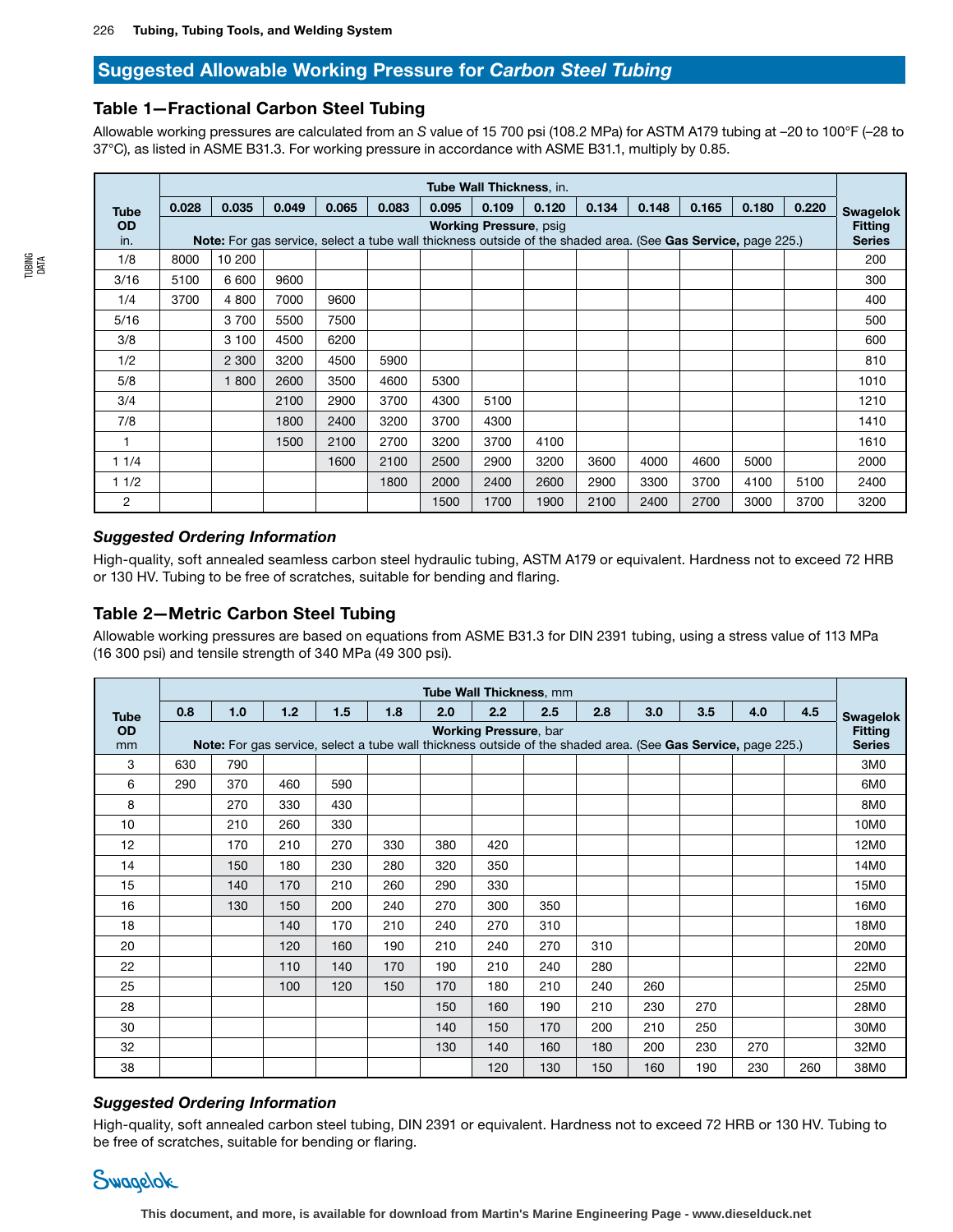# Suggested Allowable Working Pressure for *Stainless Steel Tubing*

# Table 3—Fractional Stainless Steel Seamless Tubing

Allowable working pressures are calculated from an S value of 20 000 psi (137.8 MPa) for ASTM A269 tubing at –20 to 100°F (–28 to 37°C), as listed in ASME B31.3 and ASTM A213 tubing at –20 to 100°F (–28 to 37°C), as listed in ASME B31.1, except as noted.

# *For Welded Tubing*

For welded and drawn tubing, a derating factor must be applied for weld integrity:

- for double-welded tubing, multiply working pressure by 0.85
- $\blacksquare$  for single-welded tubing, multiply working pressure by 0.80.

|                          | Tube Wall Thickness, in. |      |      |                         |        |       |         |         |                                                                                                                  |                    |      |      |      |      |                                       |      |                                   |
|--------------------------|--------------------------|------|------|-------------------------|--------|-------|---------|---------|------------------------------------------------------------------------------------------------------------------|--------------------|------|------|------|------|---------------------------------------|------|-----------------------------------|
|                          |                          |      |      | 0.010 0.012 0.014 0.016 | 0.020  | 0.028 | 0.035   | 0.049   | 0.065                                                                                                            | 0.083              |      |      |      |      | $0.095$ 0.109 0.120 0.134 0.156 0.188 |      |                                   |
| <b>Tube</b><br><b>OD</b> |                          |      |      |                         |        |       |         |         | <b>Working Pressure, psig</b><br>Note: For gas service, select a tube wall thickness outside of the shaded area. |                    |      |      |      |      |                                       |      | <b>Swagelok</b><br><b>Fitting</b> |
| in.                      |                          |      |      |                         |        |       |         |         | (See Gas Service, page 225.)                                                                                     |                    |      |      |      |      |                                       |      | <b>Series</b>                     |
| 1/16                     | 5600                     | 6800 | 8100 | 9400                    | 12 000 |       |         |         |                                                                                                                  |                    |      |      |      |      |                                       |      | 100                               |
| 1/8                      |                          |      |      |                         |        | 8500  | 10 900  |         |                                                                                                                  |                    |      |      |      |      |                                       |      | 200                               |
| 3/16                     |                          |      |      |                         |        | 5400  | 7 000   | 10 200  |                                                                                                                  |                    |      |      |      |      |                                       |      | 300                               |
| 1/4                      |                          |      |      |                         |        | 4000  | 5 100   | 7 500   | $^{\prime}$ 10 200 $^{\circ}$ (                                                                                  |                    |      |      |      |      |                                       |      | 400                               |
| 5/16                     |                          |      |      |                         |        |       | 4 0 0 0 | 5 800   | 8 0 0 0                                                                                                          |                    |      |      |      |      |                                       |      | 500                               |
| 3/8                      |                          |      |      |                         |        |       | 3 3 0 0 | 4 800   | 6 500                                                                                                            | 7500 <sup>02</sup> |      |      |      |      |                                       |      | 600                               |
| 1/2                      |                          |      |      |                         |        |       | 2 600   | 3 700   | 5 100                                                                                                            | 6700               |      |      |      |      |                                       |      | 810                               |
| 5/8                      |                          |      |      |                         |        |       |         | 2 9 0 0 | 4 0 0 0                                                                                                          | 5200               | 6000 |      |      |      |                                       |      | 1010                              |
| 3/4                      |                          |      |      |                         |        |       |         | 2 4 0 0 | 3 3 0 0                                                                                                          | 4200               | 4900 | 5800 |      |      |                                       |      | 1210                              |
| 7/8                      |                          |      |      |                         |        |       |         | 2 0 0 0 | 2 800                                                                                                            | 3600               | 4200 | 4800 |      |      |                                       |      | 1410                              |
|                          |                          |      |      |                         |        |       |         |         | 2 4 0 0                                                                                                          | 3100               | 3600 | 4200 | 4700 |      |                                       |      | 1610                              |
| 11/4                     |                          |      |      |                         |        |       |         |         |                                                                                                                  | 2400               | 2800 | 3300 | 3600 | 4100 | 4900                                  |      | 2000                              |
| 1/2                      |                          |      |      |                         |        |       |         |         |                                                                                                                  |                    | 2300 | 2700 | 3000 | 3400 | 4000                                  | 4900 | 2400                              |
| 2                        |                          |      |      |                         |        |       |         |         |                                                                                                                  |                    |      | 2000 | 2200 | 2500 | 2900                                  | 3600 | 3200                              |

➀ For higher pressures, see the Swagelok *Medium-Pressure Fittings* catalog, MS-02-335, or the Swagelok *High-Pressure Fittings* catalog, MS-01-34. ➁ Rating based on repeated pressure testing of the Swagelok tube fitting with a 4:1 design factor based upon hydraulic fluid leakage.

# *Suggested Ordering Information*

High-quality, fully annealed (Type 304, 304/304L, 316, 316/316L, 317, 317/317L, 321, 347) (seamless or welded and drawn) stainless steel hydraulic tubing, ASTM A269 and A213, or equivalent. Hardness not to exceed 90 HRB or 200 HV. Tubing to be free of scratches, suitable for bending and flaring. OD tolerances not to exceed  $\pm$  0.003 in. for 1/16 in. OD tubing.

Note: Certain austenitic stainless tubing has an allowable ovality tolerance double the OD tolerance and may not fit into Swagelok precision tube fittings. Dual-certified grades such as 304/304L, 316/316L, and 317/317L meet the minimum chemistry and the mechanical properties of both alloy grades.

![](_page_15_Picture_13.jpeg)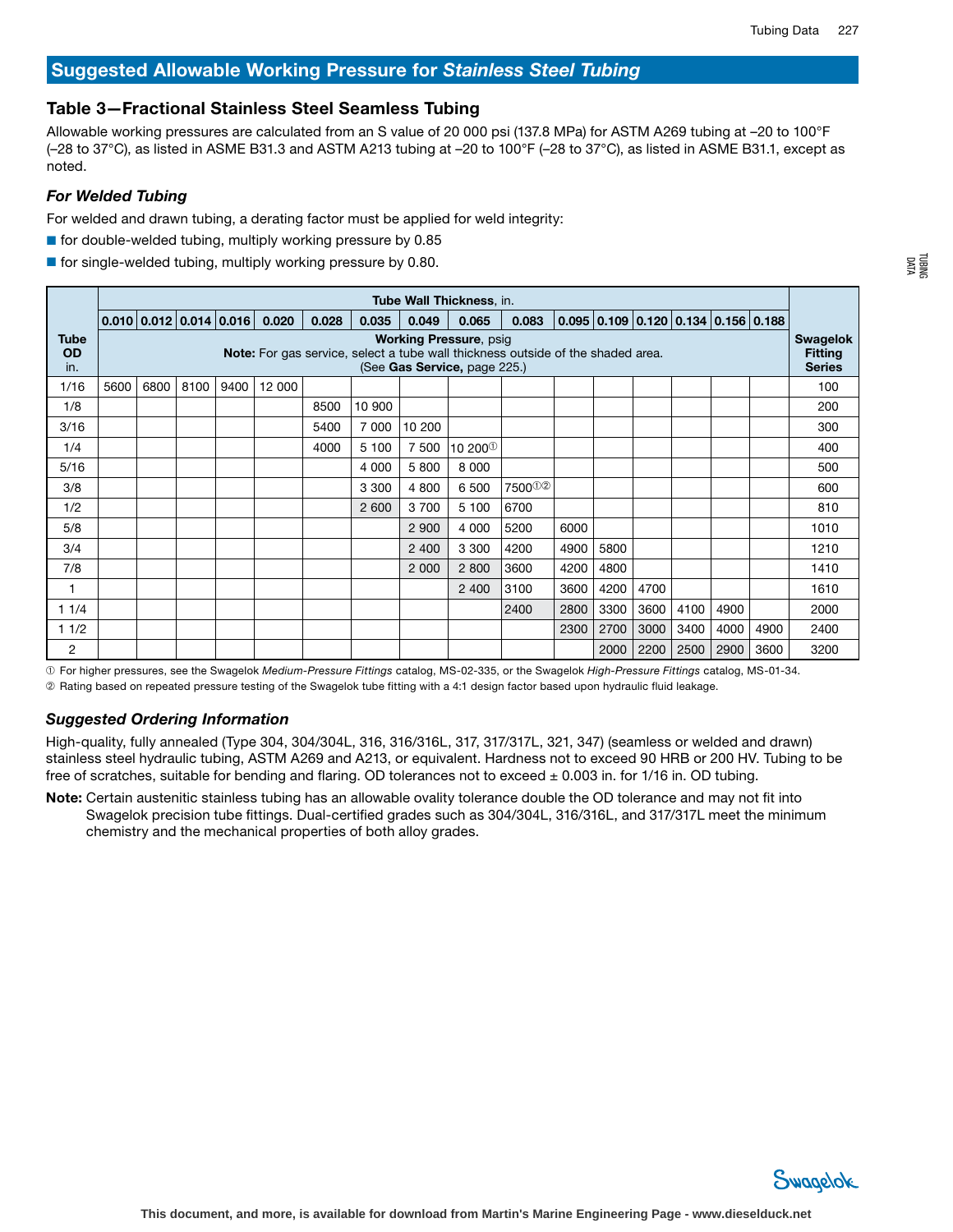# Suggested Allowable Working Pressure for *Stainless Steel Tubing*

## Table 4—Metric Stainless Steel Seamless Tubing

Allowable working pressures are calculated from an S value of 137.8 MPa (20 000 psi) for EN ISO 1127 tubing (D4, T4 tolerance for 3 to 12 mm; D4, T3 tolerance 14 to 50 mm), at –28 to 37°C (–20 to 100°F), as listed in ASME B31.3 and ASTM A213 tubing at –28 to 37°C (–20 to 100°F), as listed in ASME B31.1, except as noted.

#### *For Welded Tubing*

For welded and drawn tubing, a derating factor must be applied for weld integrity:

 $\blacksquare$  for double-welded tubing, multiply working pressure by 0.85

 $\blacksquare$  for single-welded tubing, multiply working pressure by 0.80.

|                                | Tube Wall Thickness, mm |     |     |     |     |     |     |                                                                                                                                                 |     |     |     |     |     |     |                                                    |
|--------------------------------|-------------------------|-----|-----|-----|-----|-----|-----|-------------------------------------------------------------------------------------------------------------------------------------------------|-----|-----|-----|-----|-----|-----|----------------------------------------------------|
|                                | 0.8                     | 1.0 | 1.2 | 1.5 | 1.8 | 2.0 | 2.2 | 2.5                                                                                                                                             | 2.8 | 3.0 | 3.5 | 4.0 | 4.5 | 5.0 |                                                    |
| <b>Tube</b><br><b>OD</b><br>mm |                         |     |     |     |     |     |     | <b>Working Pressure, bar</b><br>Note: For gas service, select a tube wall thickness outside of the shaded area.<br>(See Gas Service, page 225.) |     |     |     |     |     |     | <b>Swagelok</b><br><b>Fitting</b><br><b>Series</b> |
| 3                              | 670                     |     |     |     |     |     |     |                                                                                                                                                 |     |     |     |     |     |     | 3M <sub>0</sub>                                    |
| 6                              | 310                     | 420 | 540 | 710 |     |     |     |                                                                                                                                                 |     |     |     |     |     |     | 6M <sub>0</sub>                                    |
| 8                              |                         | 310 | 390 | 520 |     |     |     |                                                                                                                                                 |     |     |     |     |     |     | 8M0                                                |
| 10                             |                         | 240 | 300 | 400 | 510 | 580 |     |                                                                                                                                                 |     |     |     |     |     |     | 10M0                                               |
| 12                             |                         | 200 | 250 | 330 | 410 | 470 |     |                                                                                                                                                 |     |     |     |     |     |     | 12M0                                               |
| 14                             |                         | 160 | 200 | 270 | 340 | 380 | 430 |                                                                                                                                                 |     |     |     |     |     |     | 14M0                                               |
| 15                             |                         | 150 | 190 | 250 | 310 | 360 | 400 |                                                                                                                                                 |     |     |     |     |     |     | 15M0                                               |
| 16                             |                         |     | 170 | 230 | 290 | 330 | 370 | 400 <sup>0</sup>                                                                                                                                |     |     |     |     |     |     | 16M0                                               |
| 18                             |                         |     | 150 | 200 | 260 | 290 | 320 | 370                                                                                                                                             |     |     |     |     |     |     | 18M0                                               |
| 20                             |                         |     | 140 | 180 | 230 | 260 | 290 | 330                                                                                                                                             | 380 |     |     |     |     |     | 20M0                                               |
| 22                             |                         |     | 140 | 160 | 200 | 230 | 260 | 300                                                                                                                                             | 340 |     |     |     |     |     | 22M0                                               |
| 25                             |                         |     |     |     | 180 | 200 | 230 | 260                                                                                                                                             | 290 | 320 |     |     |     |     | 25M0                                               |
| 28                             |                         |     |     |     |     | 180 | 200 | 230                                                                                                                                             | 260 | 280 | 330 |     |     |     | 28M0                                               |
| 30                             |                         |     |     |     |     | 170 | 180 | 210                                                                                                                                             | 240 | 260 | 310 |     |     |     | 30M0                                               |
| 32                             |                         |     |     |     |     | 160 | 170 | 200                                                                                                                                             | 220 | 240 | 290 | 330 |     |     | 32M0                                               |
| 38                             |                         |     |     |     |     |     | 140 | 160                                                                                                                                             | 190 | 200 | 240 | 270 | 310 |     | 38M0                                               |
| 50                             |                         |     |     |     |     |     |     |                                                                                                                                                 |     | 150 | 180 | 210 | 240 | 270 | 50M0                                               |

➀ Rating based on repeated pressure testing of the Swagelok tube fitting with a 4:1 design factor based upon hydraulic fluid leakage.

#### *Suggested Ordering Information*

High-quality, fully annealed (Type 304, 304/304L, 316, 316/316L, 317, 317/317L, 321, 347) stainless steel tubing, EN ISO 1127 or equivalent. Hardness not to exceed 90 HRB or 200 HV. Tubing to be free of scratches, suitable for bending or flaring. OD tolerances not to exceed  $\pm$  0.076 mm for 3 mm OD tubing.

Note: Dual-certified grades such as 304/304L, 316/316L, and 317/317L meet the minimum chemistry and the mechanical properties of both alloy grades.

TUBING DATA

![](_page_16_Picture_14.jpeg)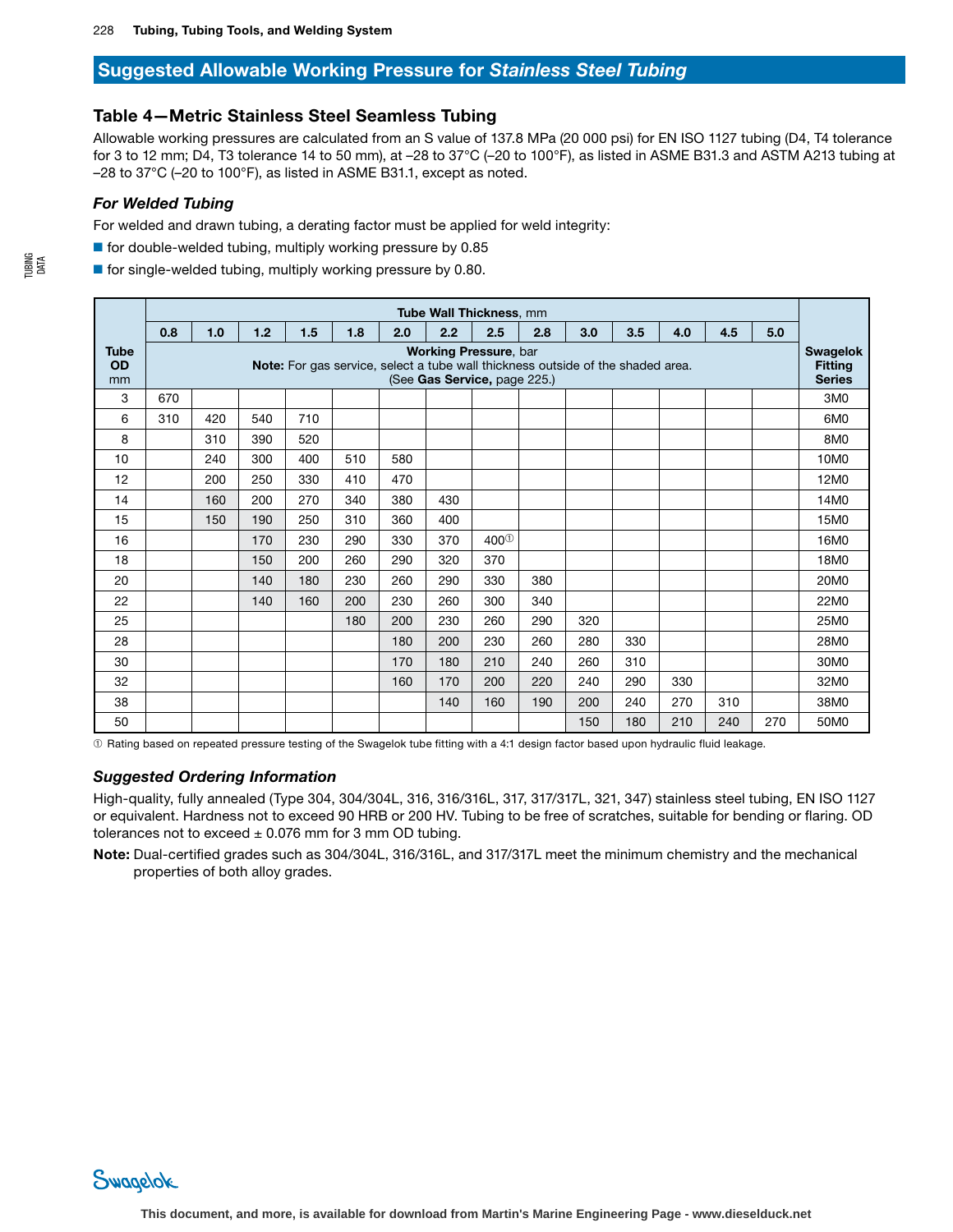TUBING DATA

# Suggested Allowable Working Pressure for *Copper Tubing*

## Table 5—Fractional Copper Tubing

Allowable working pressures are calculated from an *S* value of 6000 psi (41.3 MPa) for ASTM B75 and ASTM B88 tubing at –20 to 100°F (–28 to 37°C), as listed in ASME B31.3 and ASME B31.1.

|                                 | Tube Wall Thickness, in. |       |       |                                                                                 |                                                               |       |       |       |       |       |                                                    |  |  |
|---------------------------------|--------------------------|-------|-------|---------------------------------------------------------------------------------|---------------------------------------------------------------|-------|-------|-------|-------|-------|----------------------------------------------------|--|--|
|                                 | 0.028                    | 0.030 | 0.035 | 0.049                                                                           | 0.065                                                         | 0.083 | 0.095 | 0.109 | 0.120 | 0.134 |                                                    |  |  |
| <b>Tube</b><br><b>OD</b><br>in. |                          |       |       | Note: For gas service, select a tube wall thickness outside of the shaded area. | <b>Working Pressure, psig</b><br>(See Gas Service, page 225.) |       |       |       |       |       | <b>Swagelok</b><br><b>Fitting</b><br><b>Series</b> |  |  |
| 1/8                             | 2700                     | 3000  | 3600  |                                                                                 |                                                               |       |       |       |       |       | 200                                                |  |  |
| 3/16                            | 1800                     | 1900  | 2300  | 3400                                                                            |                                                               |       |       |       |       |       | 300                                                |  |  |
| 1/4                             | 1300                     | 1400  | 1600  | 2500                                                                            | 3500                                                          |       |       |       |       |       | 400                                                |  |  |
| 5/16                            |                          |       | 1300  | 1900                                                                            | 2700                                                          |       |       |       |       |       | 500                                                |  |  |
| 3/8                             |                          |       | 1000  | 1600                                                                            | 2200                                                          |       |       |       |       |       | 600                                                |  |  |
| 1/2                             |                          |       | 800   | 1100                                                                            | 1600                                                          | 2100  |       |       |       |       | 810                                                |  |  |
| 5/8                             |                          |       |       | 900                                                                             | 1200                                                          | 1600  | 1900  |       |       |       | 1010                                               |  |  |
| 3/4                             |                          |       |       | 700                                                                             | 1000                                                          | 1300  | 1500  | 1800  |       |       | 1210                                               |  |  |
| 7/8                             |                          |       |       | 600                                                                             | 800                                                           | 1100  | 1300  | 1500  |       |       | 1410                                               |  |  |
| 1                               |                          |       |       | 500                                                                             | 700                                                           | 900   | 1100  | 1300  | 1500  |       | 1610                                               |  |  |
| 11/8                            |                          |       |       |                                                                                 | 600                                                           | 800   | 1000  | 1100  | 1300  | 1400  | 1810                                               |  |  |

#### *Suggested Ordering Information*

High-quality, soft annealed seamless copper tubing, ASTM B75 or equivalent. Also soft annealed (Temper O) copper water tube, type K or type L to ASTM B88.

## Table 6—Metric Copper Tubing

Allowable working pressures are calculated from an *S* value of 41.3 MPa (6000 psi) for ASTM B75, ASTM B88, and EN 1057 tubing at –28 to 37°C (–20 to 100°F), as listed in ASME B31.3 and ASME B31.1.

|                         | <b>Tube Wall Thickness, mm</b> |     |     |     |     |                                                                                                                                                        |     |     |     |     |                                                    |  |  |
|-------------------------|--------------------------------|-----|-----|-----|-----|--------------------------------------------------------------------------------------------------------------------------------------------------------|-----|-----|-----|-----|----------------------------------------------------|--|--|
|                         | 0.8                            | 1.0 | 1.2 | 1.5 | 1.8 | 2.0                                                                                                                                                    | 2.2 | 2.5 | 2.8 | 3.0 |                                                    |  |  |
| Tube<br><b>OD</b><br>mm |                                |     |     |     |     | <b>Working Pressure, bar</b><br><b>Note:</b> For gas service, select a tube wall thickness outside of the shaded area.<br>(See Gas Service, page 225.) |     |     |     |     | <b>Swagelok</b><br><b>Fitting</b><br><b>Series</b> |  |  |
| 6                       | 110                            | 140 | 170 | 220 |     |                                                                                                                                                        |     |     |     |     | 6M <sub>0</sub>                                    |  |  |
| 8                       |                                | 100 | 120 | 160 |     |                                                                                                                                                        |     |     |     |     | 8M0                                                |  |  |
| 10                      |                                | 80  | 100 | 130 |     |                                                                                                                                                        |     |     |     |     | 10M0                                               |  |  |
| 12                      |                                | 60  | 80  | 100 | 130 | 140                                                                                                                                                    |     |     |     |     | 12M0                                               |  |  |
| 14                      |                                | 50  | 60  | 90  | 110 | 120                                                                                                                                                    |     |     |     |     | 14M0                                               |  |  |
| 15                      |                                |     | 60  | 80  | 100 | 110                                                                                                                                                    | 120 |     |     |     | 15M0                                               |  |  |
| 16                      |                                |     |     | 70  | 90  | 100                                                                                                                                                    | 110 | 120 |     |     | 16M0                                               |  |  |
| 18                      |                                |     |     | 60  | 80  | 90                                                                                                                                                     | 100 | 110 |     |     | 18M0                                               |  |  |
| 20                      |                                |     |     | 60  | 70  | 80                                                                                                                                                     | 90  | 100 | 110 |     | 20M0                                               |  |  |
| 22                      |                                |     |     | 50  | 60  | 70                                                                                                                                                     | 80  | 90  | 100 |     | 22M0                                               |  |  |
| 25                      |                                |     |     | 40  | 50  | 60                                                                                                                                                     | 70  | 80  | 90  | 100 | 25M0                                               |  |  |
| 28                      |                                |     |     |     | 40  | 50                                                                                                                                                     | 60  | 70  | 80  | 90  | 28M0                                               |  |  |

#### *Suggested Ordering Information*

High-quality, soft annealed seamless copper tubing, ASTM B75 and EN 1057 or equivalent. Also soft annealed (Temper O) copper water tube, type K or type L to ASTM B88.

![](_page_17_Picture_12.jpeg)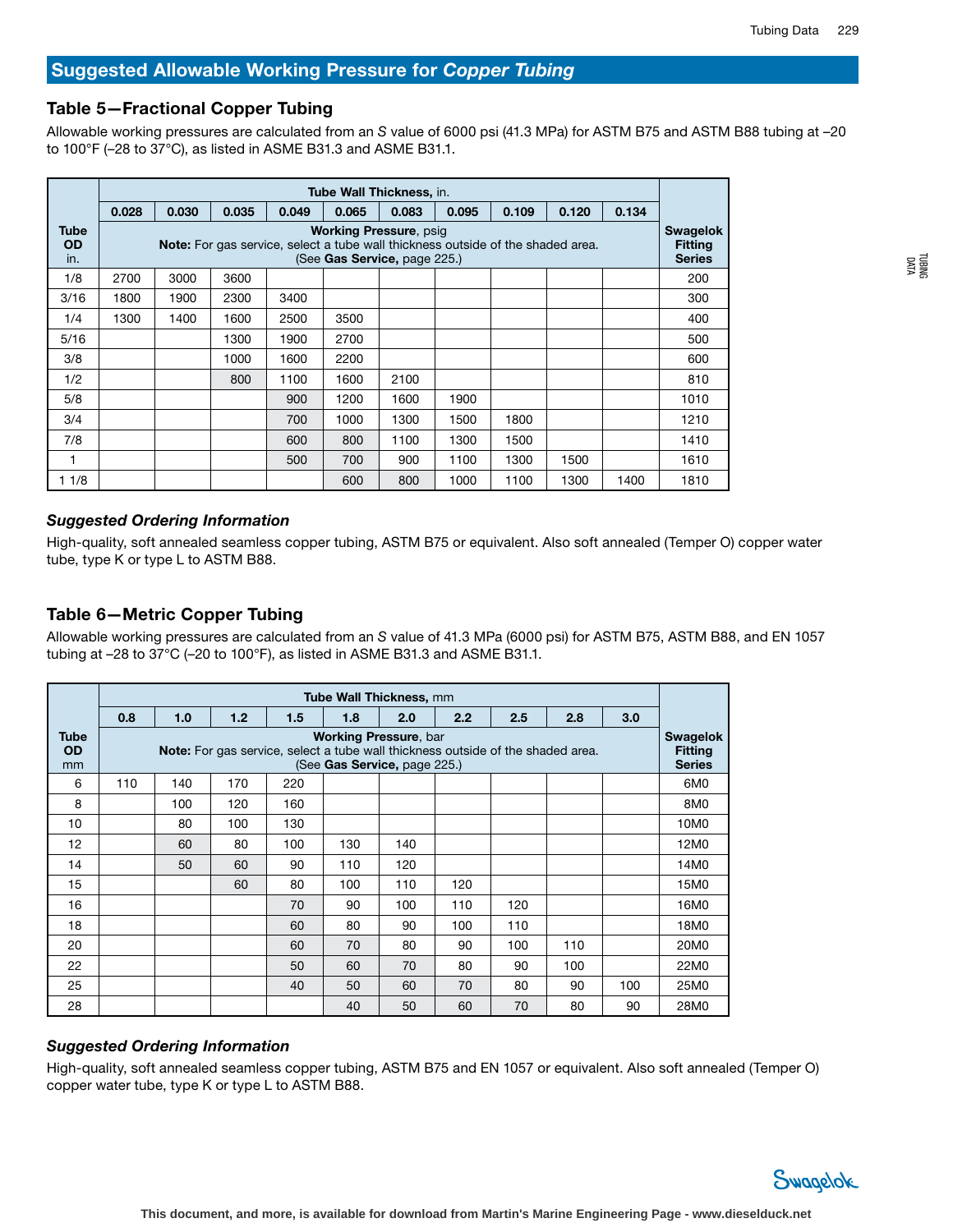# Suggested Allowable Working Pressure for *Aluminum Tubing*

## Table 7—Fractional Aluminum Tubing

Allowable working pressures are calculated from an *S* value of 14 000 psi (96.5 MPa) for ASTM B210, Type 6061-T6 tubing at –20 to 100°F (–28 to 37°C), as listed in ASME B31.3. For working pressure in accordance with ASME B31.1, multiply by 0.85.

|                          | 0.035 | 0.049                                                                                                                  | 0.065                         | 0.083 | 0.095 |                                                    |
|--------------------------|-------|------------------------------------------------------------------------------------------------------------------------|-------------------------------|-------|-------|----------------------------------------------------|
| Tube<br><b>OD</b><br>in. |       | <b>Note:</b> For gas service, select a tube wall thickness outside of<br>the shaded area. (See Gas Service, page 225.) | <b>Working Pressure, psig</b> |       |       | <b>Swagelok</b><br><b>Fitting</b><br><b>Series</b> |
| 1/8                      | 8600  |                                                                                                                        |                               |       |       | 200                                                |
| 3/16                     | 5600  | 8000                                                                                                                   |                               |       |       | 300                                                |
| 1/4                      | 4000  | 5900                                                                                                                   |                               |       |       | 400                                                |
| 5/16                     | 3100  | 4600                                                                                                                   |                               |       |       | 500                                                |
| 3/8                      | 2600  | 3700                                                                                                                   |                               |       |       | 600                                                |
| 1/2                      | 1900  | 2700                                                                                                                   | 3700                          |       |       | 810                                                |
| 5/8                      | 1500  | 2100                                                                                                                   | 2900                          |       |       | 1010                                               |
| 3/4                      |       | 1700                                                                                                                   | 2400                          | 3100  |       | 1210                                               |
|                          |       | 1300                                                                                                                   | 1700                          | 2300  | 2700  | 1610                                               |

#### *Suggested Ordering Information*

High-quality aluminum alloy drawn seamless tubing, ASTM B210 (Type 6061-T6) or equivalent.

# Table 8—Metric Aluminum Tubing

Allowable working pressures are calculated from an *S* value of 96.5 MPa (14 000 psi) for ASTM B210, Type 6061-T6 tubing at –28 to 37°C (–20 to 100°F), as listed in ASME B31.3. For working pressure in accordance with ASME B31.1, multiply by 0.85.

|                                |     |     |     | Tube Wall Thickness, mm                                      |                                                                                 |     |     |                                                    |
|--------------------------------|-----|-----|-----|--------------------------------------------------------------|---------------------------------------------------------------------------------|-----|-----|----------------------------------------------------|
|                                | 1.0 | 1.2 | 1.5 | 1.8                                                          | 2.0                                                                             | 2.2 | 2.5 |                                                    |
| <b>Tube</b><br><b>OD</b><br>mm |     |     |     | <b>Working Pressure, bar</b><br>(See Gas Service, page 225.) | Note: For gas service, select a tube wall thickness outside of the shaded area. |     |     | <b>Swagelok</b><br><b>Fitting</b><br><b>Series</b> |
| 6                              | 340 | 400 |     |                                                              |                                                                                 |     |     | 6M <sub>0</sub>                                    |
| 8                              | 240 | 300 |     |                                                              |                                                                                 |     |     | 8M0                                                |
| 10                             | 190 | 230 |     |                                                              |                                                                                 |     |     | 10M0                                               |
| 12                             | 160 | 190 | 240 | 250                                                          |                                                                                 |     |     | 12M0                                               |
| 14                             | 130 | 160 | 200 | 220                                                          |                                                                                 |     |     | 14M0                                               |
| 15                             | 120 | 150 | 190 | 200                                                          |                                                                                 |     |     | 15M0                                               |
| 16                             | 110 | 140 | 170 | 190                                                          |                                                                                 |     |     | 16M0                                               |
| 18                             |     | 120 | 150 | 190                                                          | 210                                                                             |     |     | 18M0                                               |
| 25                             |     |     | 110 | 130                                                          | 150                                                                             | 170 | 180 | 25M0                                               |

#### *Suggested Ordering Information*

High-quality aluminum alloy drawn seamless tubing, ASTM B210 (Type 6061-T6) or equivalent.

Swagelok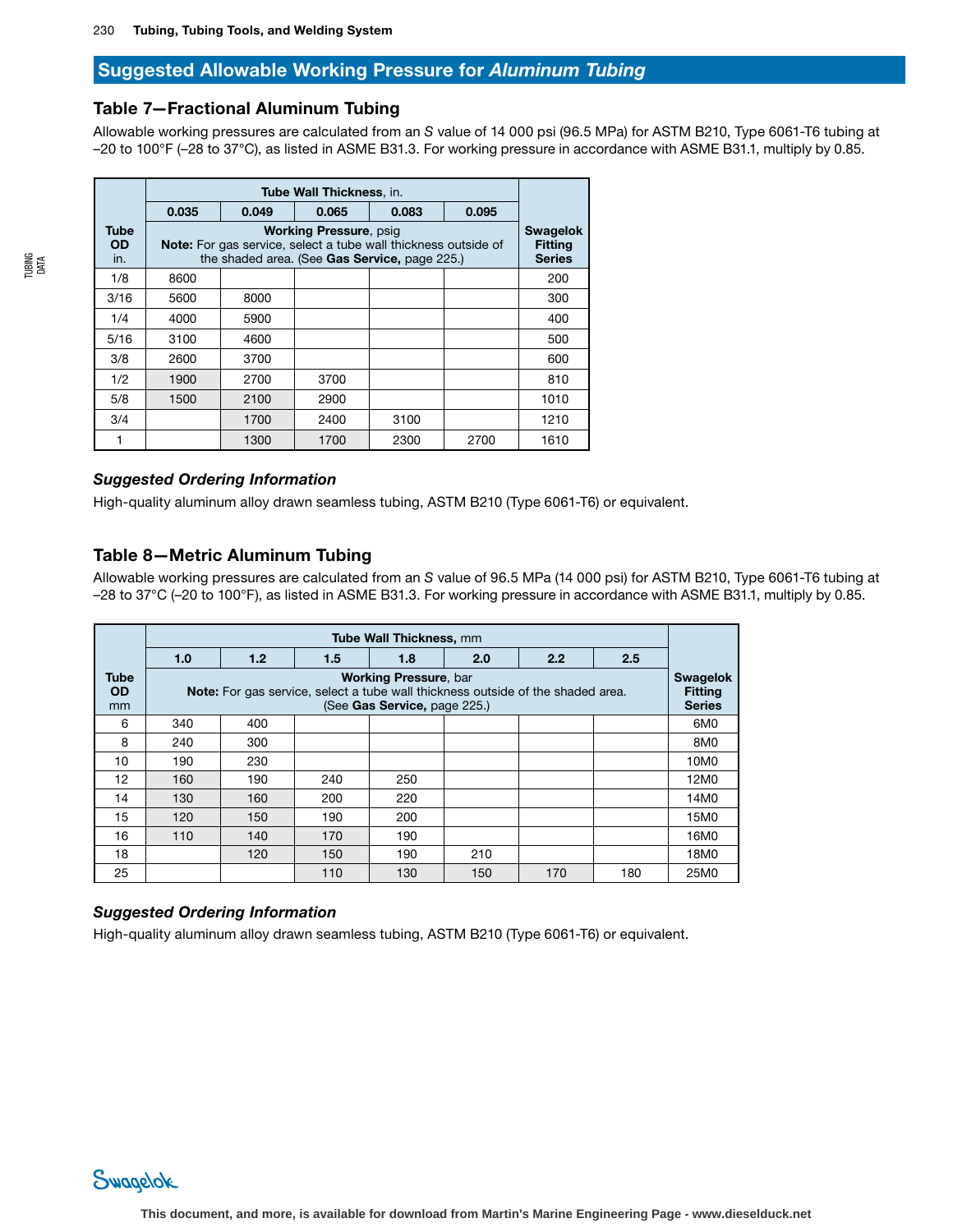A limited amount of test data is available on Swagelok tube fittings used with special alloy tubing. For sizes not listed in the following tables, we recommend that a sample of the tubing be provided for evaluation before installation. Please include all pertinent information relating to system parameters. Give tubing sample to your authorized Swagelok representative to forward to the factory.

# Table 9—Fractional Alloy 400 Tubing

Allowable working pressures are calculated from an *S* value of 18 700 psi (128.9 MPa) for ASTM B165 tubing at –20 to 100°F (–28 to 37°C), as listed in ASME B31.3 and ASME B31.1.

|                                 | <b>Tube Wall Thickness, in.</b> |                                                                                                                                                         |       |       |       |       |       |       |      |  |  |  |  |
|---------------------------------|---------------------------------|---------------------------------------------------------------------------------------------------------------------------------------------------------|-------|-------|-------|-------|-------|-------|------|--|--|--|--|
|                                 | 0.028                           | 0.035                                                                                                                                                   | 0.049 | 0.065 | 0.083 | 0.095 | 0.109 | 0.120 |      |  |  |  |  |
| <b>Tube</b><br><b>OD</b><br>in. |                                 | <b>Working Pressure, psig</b><br><b>Note:</b> For gas service, select a tube wall thickness outside of the shaded area.<br>(See Gas Service, page 225.) |       |       |       |       |       |       |      |  |  |  |  |
| 1/8                             | 7900                            | 10 100                                                                                                                                                  |       |       |       |       |       |       | 200  |  |  |  |  |
| 1/4                             | 3700                            | 4 800                                                                                                                                                   | 7000  | 9500  |       |       |       |       | 400  |  |  |  |  |
| 5/16                            |                                 | 3 700                                                                                                                                                   | 5400  | 7300  |       |       |       |       | 500  |  |  |  |  |
| 3/8                             |                                 | 3 100                                                                                                                                                   | 4400  | 6100  |       |       |       |       | 600  |  |  |  |  |
| 1/2                             |                                 | 2 300                                                                                                                                                   | 3200  | 4400  |       |       |       |       | 810  |  |  |  |  |
| 3/4                             |                                 |                                                                                                                                                         | 2200  | 3000  | 4000  | 4600  |       |       | 1210 |  |  |  |  |
|                                 |                                 |                                                                                                                                                         |       | 2200  | 2900  | 3400  | 3900  | 4300  | 1610 |  |  |  |  |

#### *Suggested Ordering Information*

High-quality, fully annealed seamless alloy 400 hydraulic tubing, ASTM B165 or equivalent. Hardness not to exceed 75 HRB or 137 HV. Tubing to be free of scratches, suitable for bending and flaring. OD tolerances not to exceed  $\pm$  0.005 in.

# Table 10—Metric Alloy 400 Tubing

Allowable working pressures are calculated from an *S* value of 128.9 MPa (18 700 psi) for ASTM B165 tubing at –28 to 37°C (–20 to 100°F), as listed in ASME B31.3 and ASME B31.1.

|                                | <b>Tube Wall Thickness, mm</b> |     |     |     |                                                              |     |                                                                                        |     |     |     |                                                    |  |
|--------------------------------|--------------------------------|-----|-----|-----|--------------------------------------------------------------|-----|----------------------------------------------------------------------------------------|-----|-----|-----|----------------------------------------------------|--|
|                                | 0.8                            | 1.0 | 1.2 | 1.5 | 1.8                                                          | 2.0 | 2.2                                                                                    | 2.5 | 2.8 | 3.0 |                                                    |  |
| <b>Tube</b><br><b>OD</b><br>mm |                                |     |     |     | <b>Working Pressure, bar</b><br>(See Gas Service, page 225.) |     | <b>Note:</b> For gas service, select a tube wall thickness outside of the shaded area. |     |     |     | <b>Swagelok</b><br><b>Fitting</b><br><b>Series</b> |  |
| 6                              | 310                            | 390 | 490 | 620 |                                                              |     |                                                                                        |     |     |     | 6M <sub>0</sub>                                    |  |
| 8                              |                                | 290 | 350 | 450 |                                                              |     |                                                                                        |     |     |     | 8M0                                                |  |
| 10                             |                                | 220 | 280 | 350 |                                                              |     |                                                                                        |     |     |     | 10M0                                               |  |
| 12                             |                                | 180 | 230 | 290 |                                                              |     |                                                                                        |     |     |     | 12M0                                               |  |
| 14                             |                                | 160 | 190 | 240 | 270                                                          |     |                                                                                        |     |     |     | 14M0                                               |  |
| 18                             |                                |     | 150 | 200 | 240                                                          | 270 | 300                                                                                    |     |     |     | 18M0                                               |  |
| 20                             |                                |     |     | 180 | 210                                                          | 240 | 270                                                                                    | 290 |     |     | 20M0                                               |  |
| 25                             |                                |     |     |     | 170                                                          | 190 | 210                                                                                    | 240 | 270 | 290 | 25M0                                               |  |

#### *Suggested Ordering Information*

High-quality, fully annealed seamless alloy 400 hydraulic tubing, ASTM B165 or equivalent. Hardness not to exceed 75 HRB or 137 HV. Tubing to be free of scratches, suitable for bending and flaring. OD tolerances not to exceed  $\pm$  0.13 mm.

![](_page_19_Picture_13.jpeg)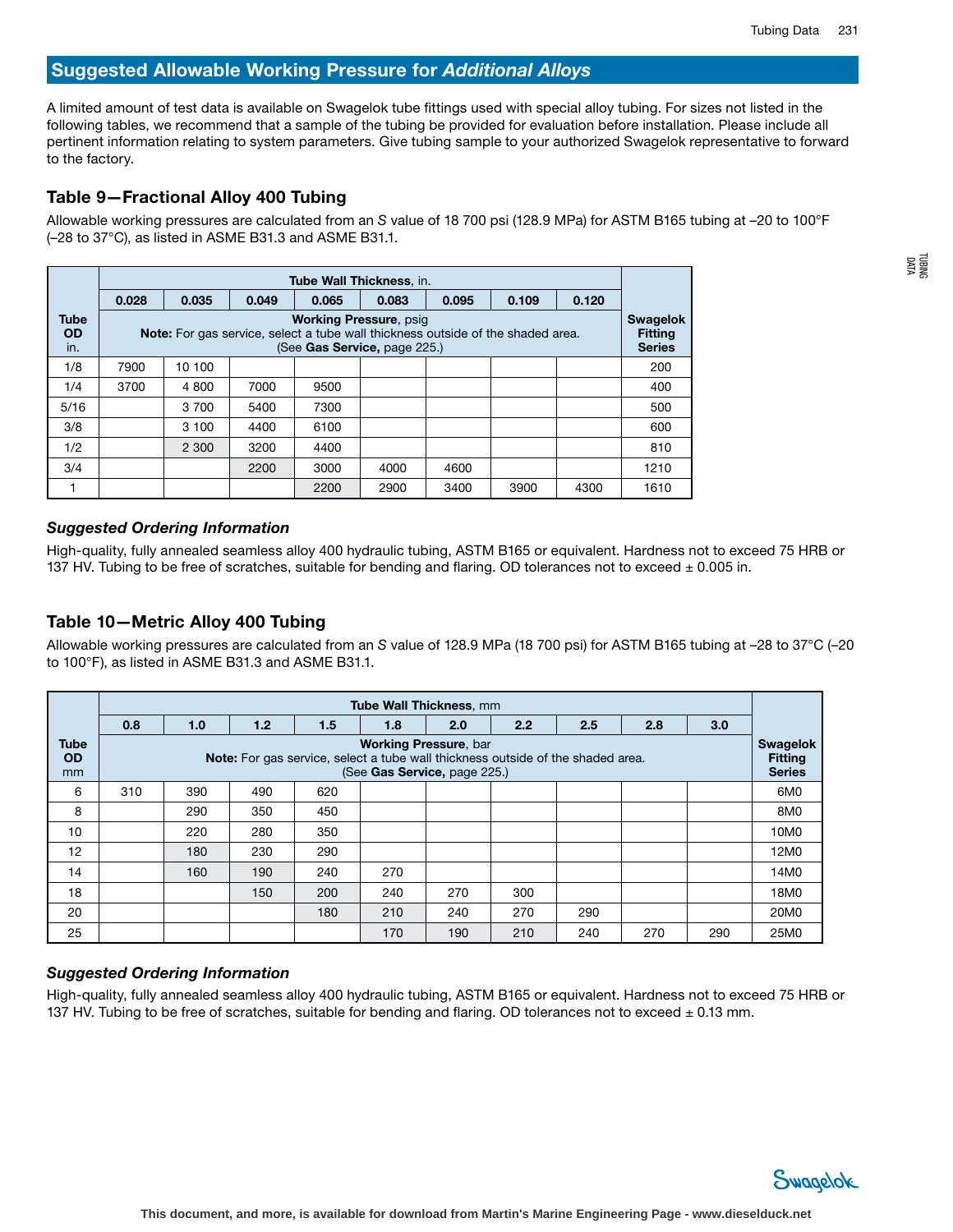# Table 11—Fractional Alloy C-276 Tubing

Allowable working pressures are based on equations from ASME B31.3 and ASME B31.1 for a maximum *S* value of 20 000 psi (137.8 MPa).

|                                 | Tube Wall Thickness, in. |                                                                                                                                                     |      |        |     |  |  |  |
|---------------------------------|--------------------------|-----------------------------------------------------------------------------------------------------------------------------------------------------|------|--------|-----|--|--|--|
|                                 | 0.028                    |                                                                                                                                                     |      |        |     |  |  |  |
| <b>Tube</b><br><b>OD</b><br>in. |                          | <b>Working Pressure, psig</b><br>Note: For gas service, select a tube wall<br>thickness outside of the shaded area.<br>(See Gas Service, page 225.) |      |        |     |  |  |  |
| 1/4                             | 4000                     | 5100                                                                                                                                                | 7500 | 10 200 | 400 |  |  |  |
| 5/16                            |                          | 4000                                                                                                                                                | 5800 | 7800   | 500 |  |  |  |
| 3/8                             |                          | 3300                                                                                                                                                | 4800 | 6 500  | 600 |  |  |  |
| 1/2                             |                          | 2600                                                                                                                                                | 3700 | 5 100  | 810 |  |  |  |

## *Suggested Ordering Information*

High-quality, fully annealed alloy C-276 tubing, ASTM B622 or equivalent. Hardness not to exceed 100 HRB or 248 HV. Tubing to be free of scratches, suitable for bending and flaring. OD tolerances not to exceed  $\pm$  0.005 in.

# Table 13—Fractional Alloy 20 Tubing

Allowable working pressures are based on equations from ASME B31.3 and ASME B31.1 for a maximum *S* value of 20 000 psi (137.8 MPa).

|                          | Tube Wall Thickness, in.                                                                                                                            |                                                    |      |       |     |  |  |
|--------------------------|-----------------------------------------------------------------------------------------------------------------------------------------------------|----------------------------------------------------|------|-------|-----|--|--|
|                          | 0.028                                                                                                                                               |                                                    |      |       |     |  |  |
| Tube<br><b>OD</b><br>in. | <b>Working Pressure, psig</b><br>Note: For gas service, select a tube wall<br>thickness outside of the shaded area.<br>(See Gas Service, page 225.) | <b>Swagelok</b><br><b>Fitting</b><br><b>Series</b> |      |       |     |  |  |
| 1/4                      | 4000                                                                                                                                                | 10 200<br>7500<br>5100                             |      |       |     |  |  |
| 3/8                      |                                                                                                                                                     | 600                                                |      |       |     |  |  |
| 1/2                      |                                                                                                                                                     | 2600                                               | 3700 | 5 100 | 810 |  |  |

# *Suggested Ordering Information*

High-quality, fully annealed seamless or welded and drawn alloy 20 tubing, ASTM B729, B468 or equivalent. Hardness not to exceed 95 HRB. Tubing to be free of scratches, suitable for bending and flaring. OD tolerances not to exceed  $±$  0.005 in.

## Table 12—Metric Alloy C-276 Tubing

Allowable working pressures are based on equations from ASME B31.3 and ASME B31.1 for a maximum *S* value of 137.8 MPa (20 000 psi).

|                                | Tube Wall Thickness, mm                                                                                            |                                                    |     |     |      |
|--------------------------------|--------------------------------------------------------------------------------------------------------------------|----------------------------------------------------|-----|-----|------|
|                                | 0.8                                                                                                                |                                                    |     |     |      |
| <b>Tube</b><br><b>OD</b><br>mm | Note: For gas service, select a tube wall<br>thickness outside of the shaded area.<br>(See Gas Service, page 225.) | <b>Swagelok</b><br><b>Fitting</b><br><b>Series</b> |     |     |      |
| 6                              | 310                                                                                                                | 420                                                | 520 | 670 | 6M0  |
| 8                              |                                                                                                                    | 310                                                | 390 | 500 | 8M0  |
| 10                             |                                                                                                                    | 240                                                | 300 | 380 | 10M0 |
| 12                             |                                                                                                                    | 200                                                | 240 | 310 | 12M0 |

# *Suggested Ordering Information*

High-quality, fully annealed alloy C-276 tubing, ASTM B622 or equivalent. Hardness not to exceed 100 HRB or 248 HV. Tubing to be free of scratches, suitable for bending and flaring. OD tolerances not to exceed  $\pm$  0.13 mm.

# Table 14—Metric Alloy 20 Tubing

Allowable working pressures are based on equations from ASME B31.3 and ASME B31.1 for a maximum *S* value of 137.8 MPa (20 000 psi).

|                         | Tube Wall Thickness, mm |                                                                                                                                                    |     |     |      |  |  |  |
|-------------------------|-------------------------|----------------------------------------------------------------------------------------------------------------------------------------------------|-----|-----|------|--|--|--|
|                         | 0.8                     |                                                                                                                                                    |     |     |      |  |  |  |
| Tube<br><b>OD</b><br>mm |                         | <b>Working Pressure, bar</b><br>Note: For gas service, select a tube wall<br>thickness outside of the shaded area.<br>(See Gas Service, page 225.) |     |     |      |  |  |  |
| 6                       | 310                     | 670<br>420<br>520                                                                                                                                  |     |     |      |  |  |  |
| 10                      |                         | 10M0                                                                                                                                               |     |     |      |  |  |  |
| 12                      |                         | 200                                                                                                                                                | 240 | 310 | 12M0 |  |  |  |

#### *Suggested Ordering Information*

High-quality, fully annealed seamless or welded and drawn alloy 20 tubing, ASTM B729, B468 or equivalent. Hardness not to exceed 95 HRB. Tubing to be free of scratches, suitable for bending and flaring. OD tolerances not to exceed  $± 0.13$  mm.

TUBING DATA

![](_page_20_Picture_23.jpeg)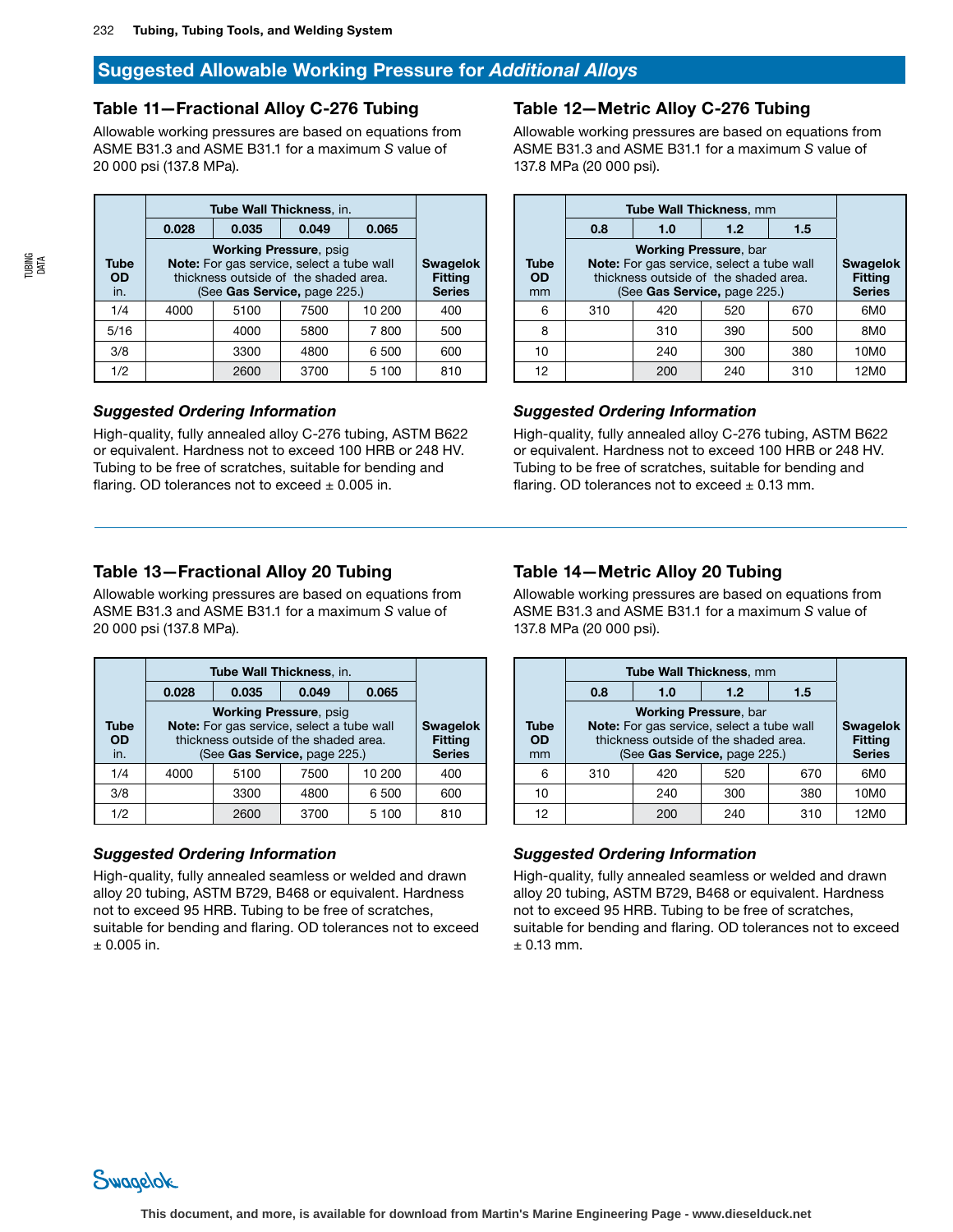# Table 15—Fractional Alloy 600 Tubing

Allowable working pressures are based on equations from ASME B31.3 and ASME B31.1 for a maximum *S* value of 20 000 psi (137.8 MPa).

|                          | 0.028                                                                                                                                               |                                                    |      |       |     |  |  |
|--------------------------|-----------------------------------------------------------------------------------------------------------------------------------------------------|----------------------------------------------------|------|-------|-----|--|--|
| Tube<br><b>OD</b><br>in. | <b>Working Pressure, psig</b><br>Note: For gas service, select a tube wall<br>thickness outside of the shaded area.<br>(See Gas Service, page 225.) | <b>Swagelok</b><br><b>Fitting</b><br><b>Series</b> |      |       |     |  |  |
| 1/4                      | 4000                                                                                                                                                | 10 200<br>7500<br>5100                             |      |       |     |  |  |
| 3/8                      |                                                                                                                                                     | 600                                                |      |       |     |  |  |
| 1/2                      |                                                                                                                                                     | 2600                                               | 3700 | 5 100 | 810 |  |  |

#### *Suggested Ordering Information*

High-quality, fully annealed, cold drawn #1 temper alloy 600 seamless alloy tubing, ASTM B167 or equivalent. Hardness not to exceed 92 HRB or 198 HV. Tubing to be free of scratches, suitable for bending and flaring. Order to outside diameter and wall thickness only, not to inside diameter, average wall specification. OD tolerances not to exceed  $±$  0.005 in.

## Table 16—Metric Alloy 600 Tubing

Allowable working pressures are based on equations from ASME B31.3 and ASME B31.1 for a maximum *S* value of 137.8 MPa (20 000 psi).

|                         | <b>Tube Wall Thickness, mm</b> |                                                                                                                                                    |     |     |      |  |  |  |
|-------------------------|--------------------------------|----------------------------------------------------------------------------------------------------------------------------------------------------|-----|-----|------|--|--|--|
|                         | 0.8                            | 1.5                                                                                                                                                |     |     |      |  |  |  |
| Tube<br><b>OD</b><br>mm |                                | <b>Working Pressure, bar</b><br>Note: For gas service, select a tube wall<br>thickness outside of the shaded area.<br>(See Gas Service, page 225.) |     |     |      |  |  |  |
| 6                       | 310                            | 670<br>420<br>520                                                                                                                                  |     |     |      |  |  |  |
| 10                      |                                | 240                                                                                                                                                | 300 | 380 | 10M0 |  |  |  |
| 12                      |                                | 200                                                                                                                                                | 240 | 310 | 12M0 |  |  |  |

## *Suggested Ordering Information*

High-quality, fully annealed, cold drawn #1 temper alloy 600 seamless alloy tubing, ASTM B167 or equivalent. Hardness not to exceed 92 HRB or 198 HV. Tubing to be free of scratches, suitable for bending and flaring. Order to outside diameter and wall thickness only, not to inside diameter, average wall specification. OD tolerances not to exceed  $±$  0.13 mm.

# Table 17—Fractional Grade 2 Titanium Tubing

Allowable working pressures are based on equations from ASME B31.3 and a maximum *S* value of 16 700 psi (115.1 MPa) for ASTM B338 tubing at –20 to 100°F (–28 to 37°C). For working pressure in accordance with ASME B31.1, multiply by 0.85.

|                          | Tube Wall Thickness, in.                                                                                                                            |                                                    |      |      |     |  |  |
|--------------------------|-----------------------------------------------------------------------------------------------------------------------------------------------------|----------------------------------------------------|------|------|-----|--|--|
|                          | 0.028                                                                                                                                               |                                                    |      |      |     |  |  |
| Tube<br><b>OD</b><br>in. | <b>Working Pressure, psig</b><br>Note: For gas service, select a tube wall<br>thickness outside of the shaded area.<br>(See Gas Service, page 225.) | <b>Swagelok</b><br><b>Fitting</b><br><b>Series</b> |      |      |     |  |  |
| 1/4                      | 3500                                                                                                                                                | 9100<br>4500<br>6700                               |      |      |     |  |  |
| 3/8                      |                                                                                                                                                     | 600                                                |      |      |     |  |  |
| 1/2                      |                                                                                                                                                     | 2100                                               | 3100 | 4200 | 810 |  |  |

#### *Suggested Ordering Information*

High-quality, fully annealed seamless or welded and drawn grade 2 titanium tubing, ASTM B338 or equivalent. Tubing to be free of scratches, suitable for bending. OD tolerances not to exceed  $\pm$  0.005 in.

# Table 18—Metric Grade 2 Titanium Tubing

Allowable working pressures are based on equations from ASME B31.3 and a maximum *S* value of 115.1 MPa (16 700 psi) for ASTM B338 tubing at –28 to 37°C (–20 to 100°F). For working pressure in accordance with ASME B31.1, multiply by 0.85.

|                                | <b>Tube Wall Thickness, mm</b> |                                                                                                                                                    |     |     |      |  |  |
|--------------------------------|--------------------------------|----------------------------------------------------------------------------------------------------------------------------------------------------|-----|-----|------|--|--|
|                                | 0.8                            |                                                                                                                                                    |     |     |      |  |  |
| <b>Tube</b><br><b>OD</b><br>mm |                                | <b>Working Pressure, bar</b><br>Note: For gas service, select a tube wall<br>thickness outside of the shaded area.<br>(See Gas Service, page 225.) |     |     |      |  |  |
| 6                              | 290                            | 470<br>600<br>380                                                                                                                                  |     |     |      |  |  |
| 10                             |                                | 10M0                                                                                                                                               |     |     |      |  |  |
| 12                             |                                | 180                                                                                                                                                | 220 | 280 | 12M0 |  |  |

#### *Suggested Ordering Information*

High-quality, fully annealed seamless or welded and drawn grade 2 titanium tubing, ASTM B338 or equivalent. Tubing to be free of scratches, suitable for bending. OD tolerances not to exceed  $\pm$  0.13 mm.

![](_page_21_Picture_22.jpeg)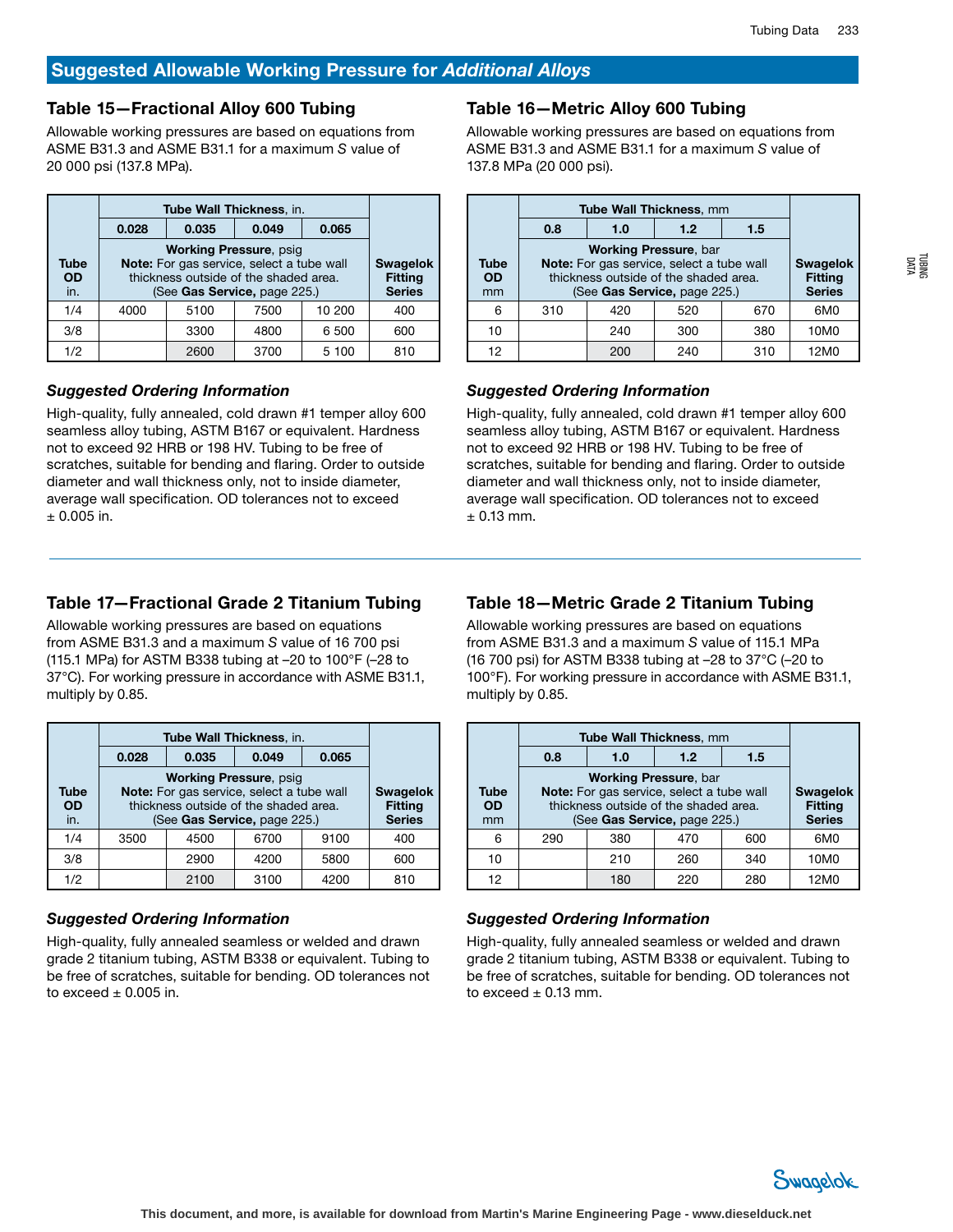# Table 19—Fractional Alloy 2507 Super Duplex Tubing

Allowable working pressures are calculated from an *S* value of 38 700 psi (266.8 MPa) for ASTM A789 tubing at –20 to 100°F (–28 to 37°C), as listed in ASME B31.3. For tubing suitable for *Alloy* 2507 super duplex weld fittings with working pressures calculated based on ASME B31.3 Chapter IX, see the Swagelok *Alloy 2507 Super Duplex Weld Fittings* catalog (MS-01-173), page 128. For tubing use at temperatures below –20°F (–28°C), see the Swagelok *Alloy 2507 Super Duplex Tube Fittings*  catalog (MS-01-174), page 72.

|                                 | Tube Wall Thickness, in.                                                                                                                                                   |                     |                   |                  |                     |      |  |  |
|---------------------------------|----------------------------------------------------------------------------------------------------------------------------------------------------------------------------|---------------------|-------------------|------------------|---------------------|------|--|--|
|                                 | 0.035                                                                                                                                                                      | 0.049               | 0.065             | 0.083            | 0.095               |      |  |  |
| <b>Tube</b><br><b>OD</b><br>in. | <b>Working Pressure, psig</b><br><b>Swagelok</b><br><b>Note:</b> For gas service, select a tube wall thickness outside of the<br>shaded area. (See Gas Service, page 225.) |                     |                   |                  |                     |      |  |  |
| 1/4                             | 10 000                                                                                                                                                                     | 15 000 <sup>①</sup> |                   |                  |                     | 400  |  |  |
| 3/8                             | 6 500                                                                                                                                                                      | 10 100 $^{\circ}$   | 12 700            |                  |                     | 600  |  |  |
| 1/2                             | 5 0 0 0                                                                                                                                                                    | 7 200               | 10 100 $^{\circ}$ | 12 900           |                     | 810  |  |  |
| 5/8                             |                                                                                                                                                                            | 5 800               | 7 600             | 10 100           |                     | 1010 |  |  |
| 3/4                             |                                                                                                                                                                            | 4 700               | 6 300             | 8 500 $^{\circ}$ | 10 000 <sup>①</sup> | 1210 |  |  |

➀ Pressure ratings based on special wall thickness tolerance for Swagelok Alloy 2507 tubing.

#### *Suggested Ordering Information*

High-quality, fully annealed Alloy 2507 super duplex tubing, ASTM A789 or equivalent. Hardness not to exceed 32 HRC. Tubing to be free of scratches, suitable for bending and flaring.

![](_page_22_Picture_9.jpeg)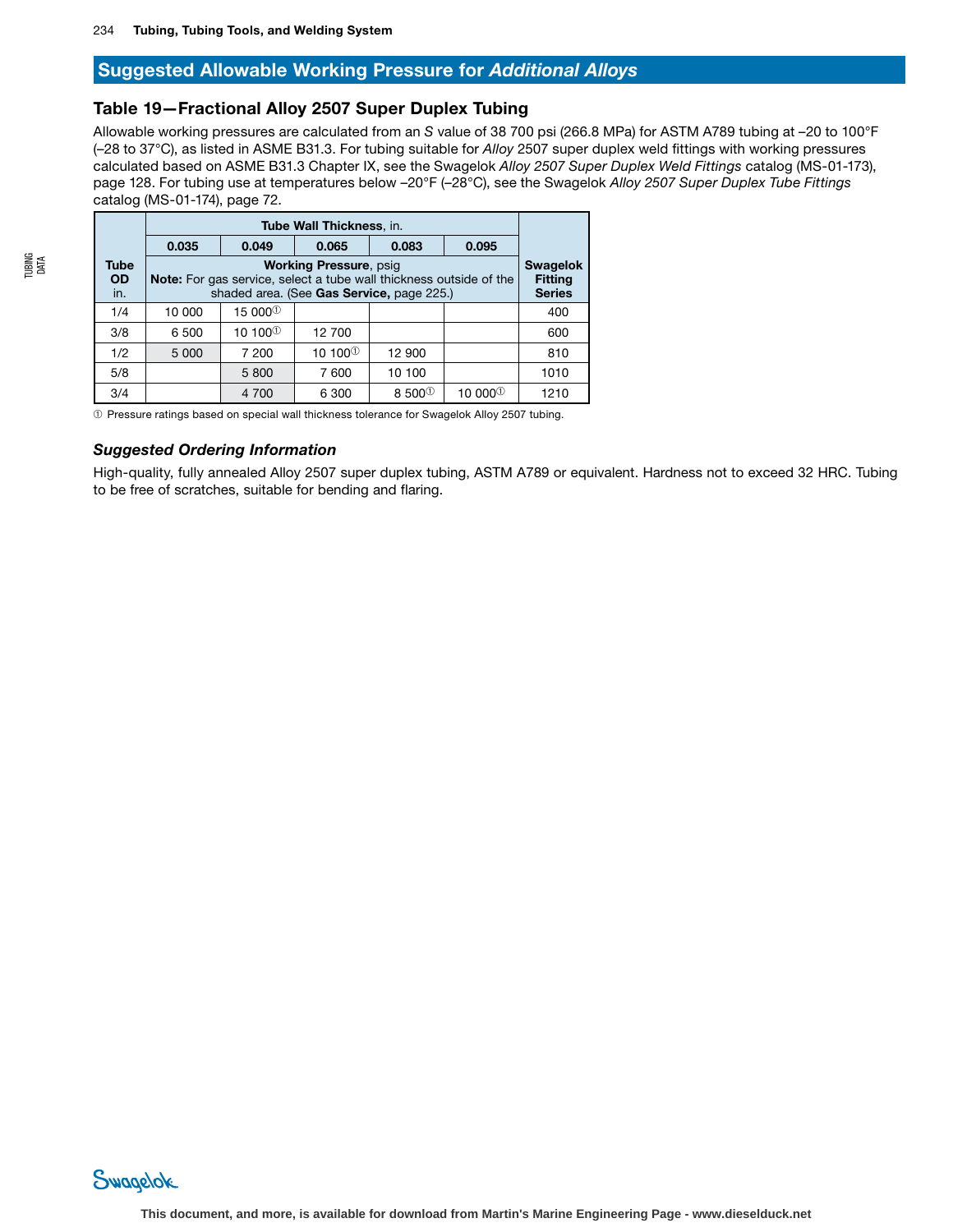## Table 20—Fractional Alloy 825 Tubing

Allowable working pressures are calculated from an *S* value of 23 300 psi (160.6 MPa) for ASTM B163 and ASTM B423 seamless tubing at –20 to 100°F (–28 to 37°C), as listed in ASME BPV 2007 Section II, Part D or ASME B31.3. For ASTM B704, Class 1 or equivalent welded and drawn tubing, multiply working pressure by 0.85.

|                                 | <b>Tube Wall Thickness, in.</b>                                                                                                                                            |       |                     |       |       |      |  |  |
|---------------------------------|----------------------------------------------------------------------------------------------------------------------------------------------------------------------------|-------|---------------------|-------|-------|------|--|--|
|                                 | 0.035                                                                                                                                                                      | 0.049 | 0.065               | 0.083 | 0.095 |      |  |  |
| <b>Tube</b><br><b>OD</b><br>in. | <b>Working Pressure, psig</b><br><b>Swagelok</b><br><b>Note:</b> For gas service, select a tube wall thickness outside of the<br>shaded area. (See Gas Service, page 225.) |       |                     |       |       |      |  |  |
| 1/4                             | 6400                                                                                                                                                                       | 9300  | 11 600 <sup>①</sup> |       |       | 400  |  |  |
| 3/8                             | 4100                                                                                                                                                                       | 5900  | 8 200               |       |       | 600  |  |  |
| 1/2                             | 3000                                                                                                                                                                       | 4300  | 5 900               |       |       | 800  |  |  |
| 3/4                             |                                                                                                                                                                            |       | 3800                | 4900  | 5800  | 1210 |  |  |
|                                 |                                                                                                                                                                            |       | 2800                | 3600  | 4200  | 1610 |  |  |

➀ Based on repeated pressure testing of the Swagelok tube fitting with 4:1 design factor based upon hydraulic fluid leakage.

#### *Suggested Ordering Information*

High-quality, fully annealed seamless alloy 825 tubing, ASTM B163, ASTM B423, or equivalent. Fully annealed welded alloy 825 tubing, ASTM B704, class 1 or equivalent. Hardness not to exceed  $HR_{15T}90$  or 201 HV. Tubing to be free of scratches, suitable for bending and flaring. Wall thickness tolerances not to exceed  $\pm$  10 %.

## Table 21—Metric Alloy 825 Tubing

Allowable working pressures are calculated from an *S* value of 160.6 MPa (23 300 psi) for ASTM B163 and ASTM B423 seamless tubing at –28 to 37°C (–20 to 100°F), as listed in ASME BPV 2007 Section II, Part D or ASME B31.3. For ASTM B704, Class 1 or equivalent welded and drawn tubing, multiply working pressure by 0.85.

|                   | <b>Tube Wall Thickness, mm</b> |     |     |                              |     |     |     |             |                                   |
|-------------------|--------------------------------|-----|-----|------------------------------|-----|-----|-----|-------------|-----------------------------------|
| Tube<br><b>OD</b> | 0.8                            | 1.0 | 1.2 | 1.5                          | 1.8 | 2.0 | 2.2 | 2.5         | <b>Swagelok</b><br><b>Fitting</b> |
| mm                |                                |     |     | <b>Working Pressure, bar</b> |     |     |     |             | <b>Series</b>                     |
| 6                 | 410                            | 530 | 660 |                              |     |     |     |             | 6M <sub>0</sub>                   |
| 10                |                                | 300 | 370 | 480                          |     |     |     |             | 10M0                              |
| 12                |                                | 250 | 300 | 390                          | 480 |     |     |             | 12M0                              |
| 18                |                                |     |     | 240                          | 300 | 340 | 380 | $400^\circ$ | 18M0                              |
| 25                |                                |     |     |                              |     | 240 | 260 | 300         | 25M0                              |

➀ Based on repeated pressure testing of the Swagelok tube fitting with 4:1 design factor based upon hydraulic fluid leakage.

#### *Suggested Ordering Information*

High-quality, fully annealed seamless alloy 825 tubing, ASTM B163, ASTM B423, or equivalent. Fully annealed welded alloy 825 tubing, ASTM B704, class 1 or equivalent. Hardness not to exceed  $HR_{15T}90$  or 201 HV. Tubing to be free of scratches, suitable for bending and flaring. Wall thickness tolerances not to exceed  $\pm$  10 %.

![](_page_23_Figure_14.jpeg)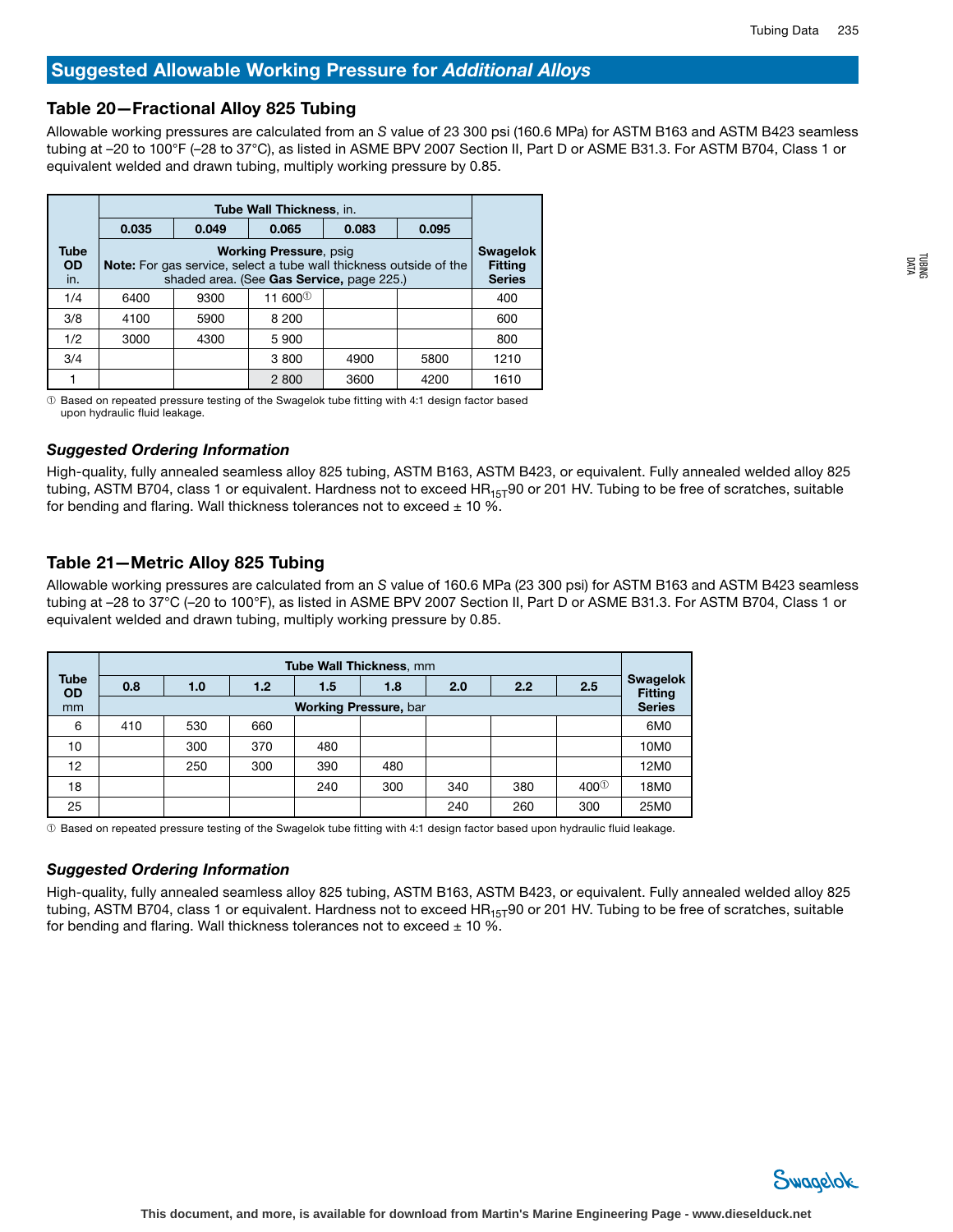## Table 22—Fractional Alloy 625 Tubing

Allowable working pressures are calculated from an *S* value of 26 700 psi (184.1 MPa) for ASTM B444 Grade 2 tubing at –20 to 100°F (–28 to 37°C), as listed in ASME BPV 2007 Section II, Part D, Table 1B; tubing outside diameter and wall thickness tolerances from ASTM B444 for small-diameter tube.

| Tube<br><b>OD</b> | 0.035 | <b>Swagelok</b><br><b>Fitting</b> |        |               |
|-------------------|-------|-----------------------------------|--------|---------------|
| in.               |       | <b>Working Pressure, psig</b>     |        | <b>Series</b> |
| 1/4               | 7300  | 10 700                            | 14 600 | 400           |
| 3/8               | 4700  | 600                               |        |               |
| 1/2               | 3500  | 5 000                             | 6800   | 800           |

## *Suggested Ordering Information*

High-quality, fully annealed seamless alloy 625 tubing, ASTM B444, Grade 1 or 2, or equivalent. Hardness not to exceed 25 HRC or 266 HV. Tubing to be free of scratches, suitable for bending and flaring.

#### Table 23—Metric Alloy 625 Tubing

Allowable working pressures are calculated from an *S* value of 184.1 MPa (26 700 psi) for ASTM B444 Grade 2 tubing at –28 to 37°C (–20 to 100°F), as listed in ASME BPV 2007 Section II, Part D, Table 1B; tubing outside diameter and wall thickness tolerances from ASTM B444 for small-diameter tube.

| <b>Tube</b><br><b>OD</b> |     |               |     |     |     |                                   |  |
|--------------------------|-----|---------------|-----|-----|-----|-----------------------------------|--|
|                          | 0.8 | 1.0           | 1.2 | 1.5 | 1.8 | <b>Swagelok</b><br><b>Fitting</b> |  |
| mm                       |     | <b>Series</b> |     |     |     |                                   |  |
| 6                        | 470 | 610           | 750 |     |     | 6M0                               |  |
| 10                       |     | 350           | 430 | 550 |     | 10M0                              |  |
| 12                       |     | 290           | 350 | 450 | 550 | 12M0                              |  |

# *Suggested Ordering Information*

High-quality, fully annealed seamless alloy 625 tubing, ASTM B444, Grade 1 or 2, or equivalent. Hardness not to exceed 25 HRC or 266 HV. Tubing to be free of scratches, suitable for bending and flaring.

![](_page_24_Picture_12.jpeg)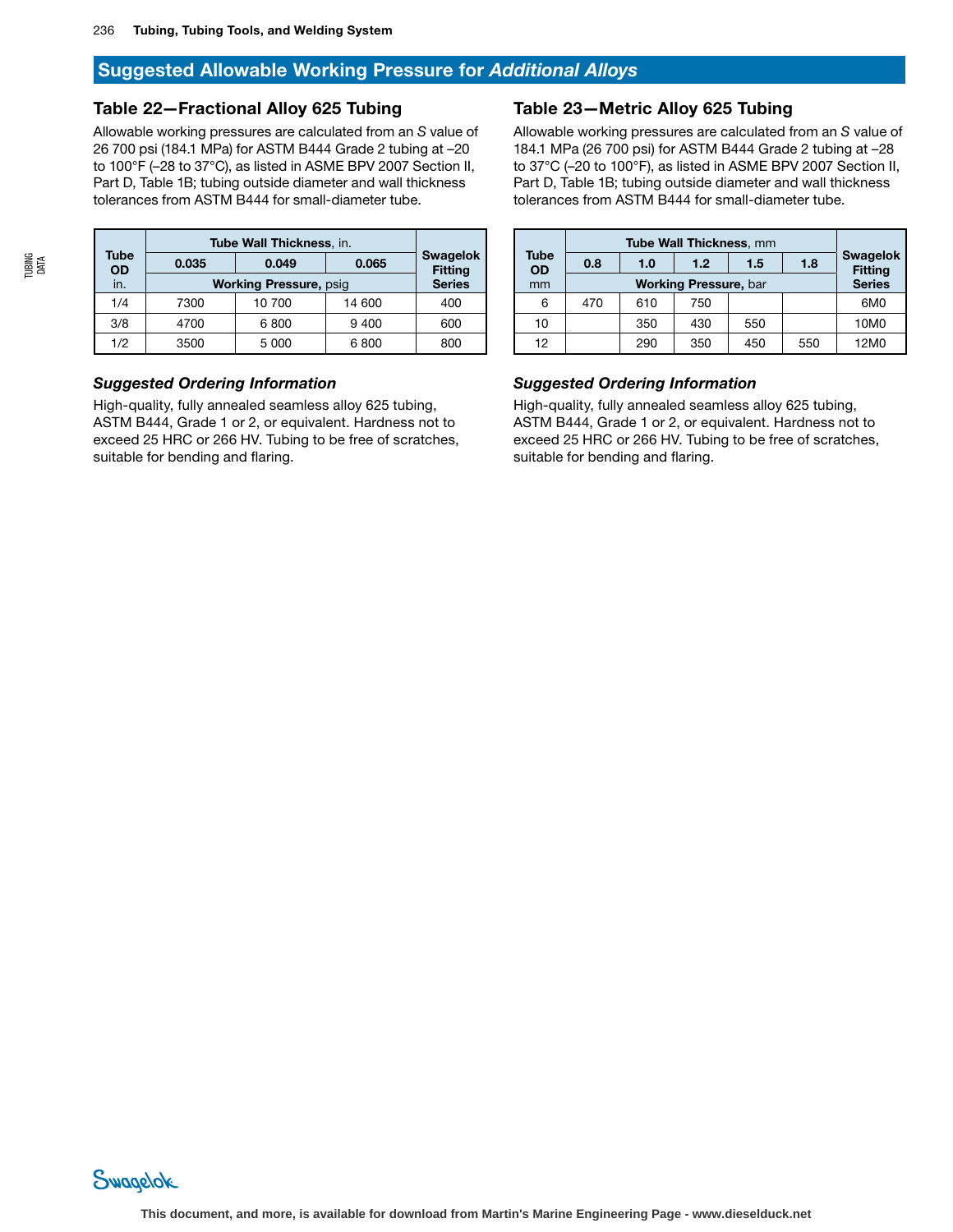# Table 24—Fractional Alloy 254 Tubing

Allowable working pressures are calculated from an *S* value of 27 100 psig (186.8 MPa) for ASTM A213 tubing at –20 to 100°F (–28 to 37°C), as listed in ASME B31.3 and ASME B31.1, except as noted.

# *For Welded Tubing*

For welded and drawn tubing, a derating factor must be applied for weld integrity:

- $\blacksquare$  for double-welded tubing, multiply working pressure by 0.85
- $\blacksquare$  for single-welded tubing, multiply working pressure by 0.80.

|                          | <b>Tube Wall Thickness, in.</b>                                                                                                                  |      |        |        |      |     |  |  |  |
|--------------------------|--------------------------------------------------------------------------------------------------------------------------------------------------|------|--------|--------|------|-----|--|--|--|
|                          | 0.028<br>0.049<br>0.083<br>0.035<br>0.065                                                                                                        |      |        |        |      |     |  |  |  |
| Tube<br><b>OD</b><br>in. | <b>Working Pressure, psig</b><br>Note: For gas service, select a tube wall thickness outside of the<br>shaded area. (See Gas Service, page 225.) |      |        |        |      |     |  |  |  |
| 1/4                      | 5400                                                                                                                                             | 6900 | 10 100 | 13 900 |      | 400 |  |  |  |
| 3/8                      |                                                                                                                                                  | 4500 | 6 500  | 8900   |      | 600 |  |  |  |
| 1/2                      |                                                                                                                                                  | 3500 | 5 000  | 6900   | 9000 | 800 |  |  |  |

## *Suggested Ordering Information*

High-quality, fully annealed seamless or welded and drawn alloy 254 hydraulic tubing, ASTM A269 or ASTM A213, or equivalent. Hardness not to exceed 96 HRB. Tubing to be free of scratches, suitable for bending and flaring.

# Table 25—Metric Alloy 254 Tubing

Allowable working pressures are calculated from an *S* value of 186.8 MPa (27 100 psig) for ASTM A213 tubing at –20 to 100°F (–28 to 37°C), as listed in ASME B31.3 and ASME B31.1, except as noted.

## *For Welded Tubing*

For welded and drawn tubing, a derating factor must be applied for weld integrity:

- $\blacksquare$  for double-welded tubing, multiply working pressure by 0.85
- $\blacksquare$  for single-welded tubing, multiply working pressure by 0.80.

|                          | <b>Tube Wall Thickness, mm</b> |     |     |     |     |     |                                   |  |  |
|--------------------------|--------------------------------|-----|-----|-----|-----|-----|-----------------------------------|--|--|
| <b>Tube</b><br><b>OD</b> | 0.8                            | 1.0 | 1.2 | 1.5 | 1.8 | 2.0 | <b>Swagelok</b><br><b>Fitting</b> |  |  |
| mm                       | <b>Working Pressure, bar</b>   |     |     |     |     |     |                                   |  |  |
| 6                        | 430                            | 580 | 740 | 980 |     |     | 6M0                               |  |  |
| 8                        |                                | 420 | 530 | 710 |     |     | 8M0                               |  |  |
| 10                       |                                | 330 | 420 | 550 | 700 | 790 | 10M0                              |  |  |
| 12 <sup>2</sup>          |                                | 270 | 340 | 450 | 570 | 650 | 12M0                              |  |  |

#### *Suggested Ordering Information*

High-quality, fully annealed seamless or welded and drawn alloy 254 hydraulic tubing, ASTM A269 or ASTM A213, or equivalent. Hardness not to exceed 96 HRB. Tubing to be free of scratches, suitable for bending and flaring.

![](_page_25_Picture_20.jpeg)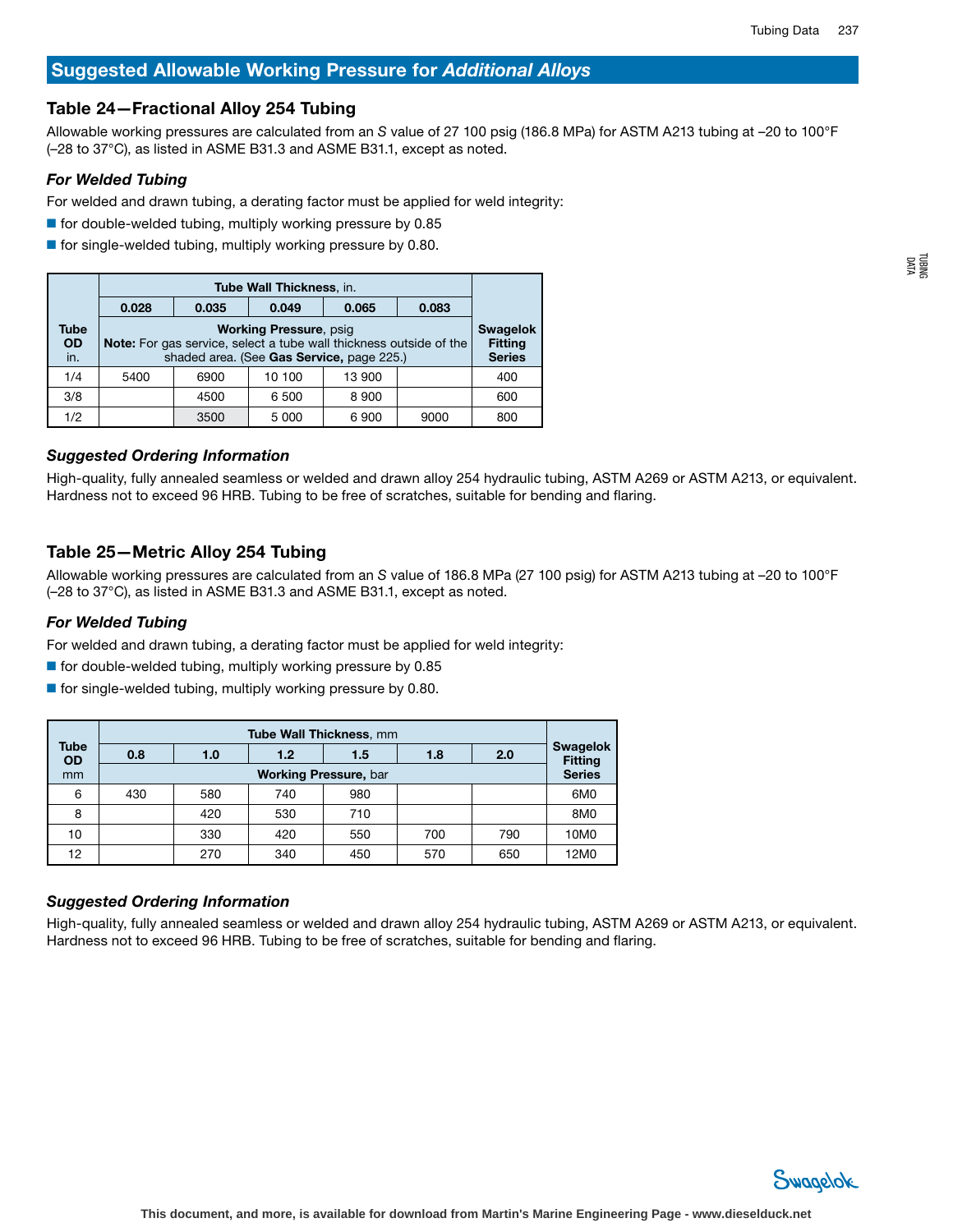# Pressure Ratings at Elevated Temperatures

|              | <b>Temperature</b> | <b>Tubing Materials</b> |               |                     |                               |                               |                               |                 |                 |
|--------------|--------------------|-------------------------|---------------|---------------------|-------------------------------|-------------------------------|-------------------------------|-----------------|-----------------|
| $\mathsf{P}$ | °C                 | <b>Aluminum</b>         | <b>Copper</b> | Carbon<br>Steel $①$ | 304,<br>304/304L <sup>2</sup> | 316,<br>316/316L <sup>2</sup> | 317,<br>317/317L <sup>2</sup> | $321^\circledS$ | $347^\circledS$ |
| 200          | 93                 | 1.00                    | 0.80          | 0.95                | 1.00                          | 1.00                          | 1.00                          | 1.00            | 1.00            |
| 400          | 204                | 0.40                    | 0.50          | $0.87^{(1)}$        | 0.93                          | 0.96                          | 0.96                          | 0.96            | 0.96            |
| 600          | 315                |                         |               |                     | 0.82                          | 0.85                          | 0.85                          | 0.85            | 0.85            |
| 800          | 426                |                         |               |                     | 0.76                          | 0.79                          | 0.79                          | 0.79            | 0.79            |
| 1000         | 537                |                         |               |                     | 0.69                          | 0.76                          | 0.76                          | 0.76            | 0.76            |

#### Table 26—Elevated Temperature Factors

| BING<br>능 | 800  |
|-----------|------|
|           | 1000 |
|           |      |

|           | Temperature  | <b>Tubing Materials</b> |                                  |                                     |                             |      |                      |                     |                     |                     |
|-----------|--------------|-------------------------|----------------------------------|-------------------------------------|-----------------------------|------|----------------------|---------------------|---------------------|---------------------|
| $\circ$ F | $^{\circ}$ C | <b>Alloy</b><br>400     | <b>Allov</b><br>$20^{\circledS}$ | <b>Alloy</b><br>$C-276^{\circledS}$ | <b>Alloy</b><br>$600^\circ$ | Ti   | <b>Alloy</b><br>2507 | <b>Alloy</b><br>825 | <b>Alloy</b><br>625 | <b>Alloy</b><br>254 |
| 200       | 93           | 0.87                    | .00                              | 1.00                                | 1.00                        | 0.86 | 0.90                 | 1.00                | 0.93                | 0.90                |
| 400       | 204          | 0.79                    | 0.96                             | 0.96                                | 0.96                        | 0.61 | $0.82^{\circledR}$   | 0.90                | 0.85                | 0.74                |
| 600       | 315          | 0.79                    | 0.85                             | 0.85                                | 0.85                        | 0.45 |                      | 0.84                | 0.79                | 0.67                |
| 800       | 426          | 0.75                    | 0.79                             | 0.79                                | 0.79                        |      |                      | 0.81                | 0.75                |                     |
| 1000      | 537          |                         |                                  | 0.76                                | 0.35                        |      |                      |                     | 0.73                |                     |

➀ Based on 375°F (190°C) max.

Swagelok

➁ Dual-certified grades such as 304/304L, 316/316L, and 317/317L meet the requirements for the lower maximum carbon content of the L grades and the higher minimum yield and tensile strength of the non-L grades.

➂ Based on the lower derating factor for stainless steel, in accordance with ASME B31.3.

➃ Use of 2507 super duplex stainless steel at temperatures above 482°F (250°C) causes microstructural changes that lead to embrittlement and loss of corrosion resistance. Derating factor at 482°F (250°C) is 0.81.

To determine allowable working pressure at elevated temperatures, multiply allowable working pressures from Tables 1 through 25 by a factor shown in Table 26.

**Example:** Type 316 stainless steel 1/2 in. OD  $\times$  0.035 in. wall at 1000°F

1. The allowable working pressure at –20 to 100°F (–28 to 37°C) is 2600 psig (Table 3, page 227).

2. The elevated temperature factor for 1000°F (537°C) is 0.76 (Table 26, above):

2600 psig  $\times$  0.76 = 1976 psig

The allowable working pressure for 316 SS 1/2 in. OD  $\times$  0.035 in. wall tubing at 1000°F (537°C) is 1976 psig.

MS-01-107, RevN